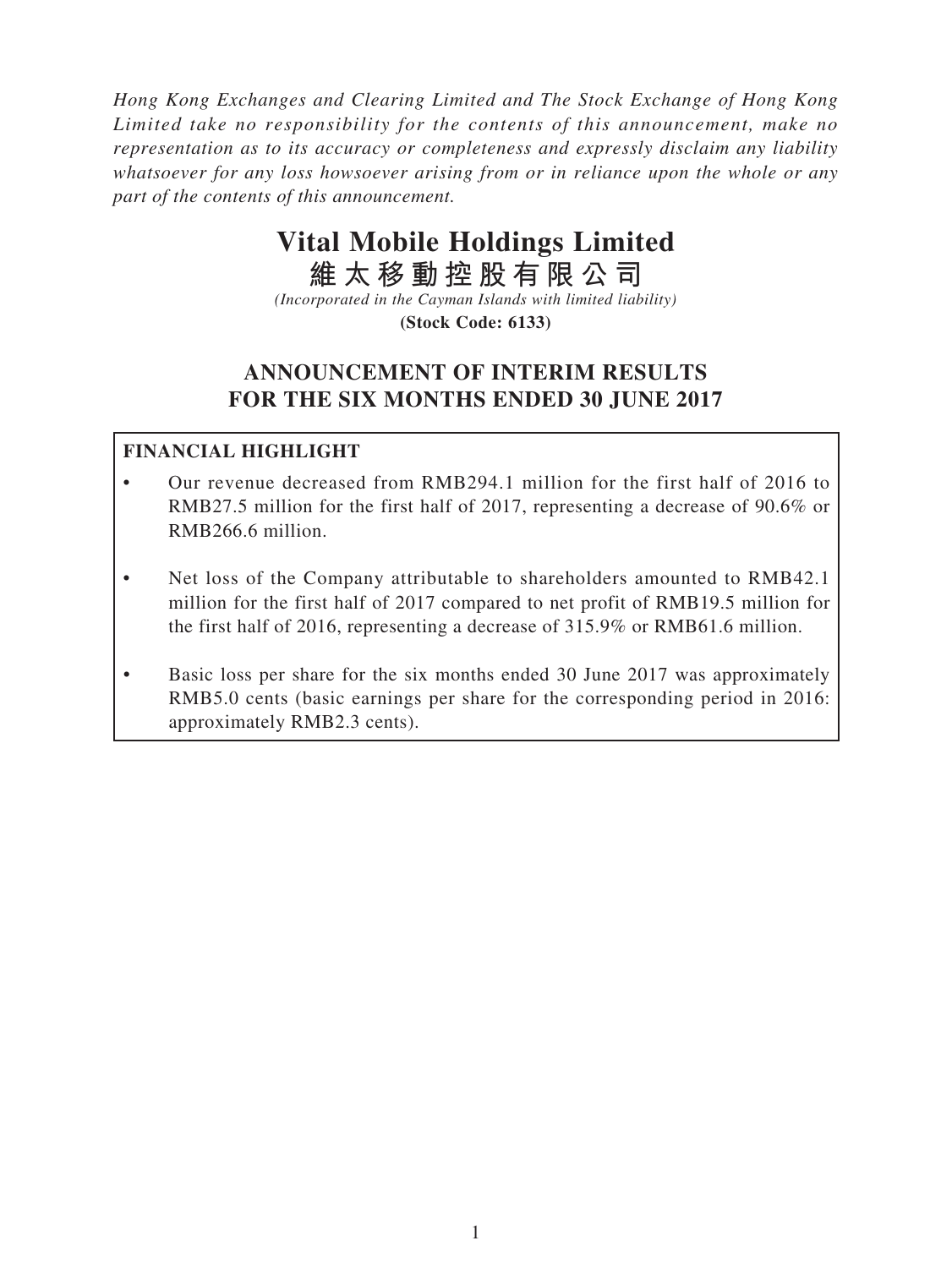The board (the "Board") of directors (the "Directors" and each a "Director") of Vital Mobile Holdings Limited (the "Company") announced the unaudited condensed consolidated results of the Company and its subsidiaries (together, the "Group") for the six months ended 30 June 2017 together with the comparative figures.

# **CONDENSED CONSOLIDATED STATEMENT OF PROFIT OR LOSS AND OTHER COMPREHENSIVE INCOME**

*For the six months ended 30 June 2017*

|                                                                                                 |              | Six months ended 30 June |                |
|-------------------------------------------------------------------------------------------------|--------------|--------------------------|----------------|
|                                                                                                 |              | 2017                     | 2016           |
|                                                                                                 | <b>Notes</b> | <b>RMB'000</b>           | <b>RMB'000</b> |
|                                                                                                 |              | (Unaudited)              | (Unaudited)    |
| Revenue                                                                                         | 4            | 27,480                   | 294,073        |
| Cost of sales                                                                                   |              | (41, 871)                | (273, 897)     |
| Gross (loss) profit                                                                             |              | (14, 391)                | 20,176         |
| Other gains and losses                                                                          | 5            | (17, 738)                | 11,941         |
| Other income                                                                                    |              | 4,035                    | 9,879          |
| Research and development costs                                                                  |              | (1,153)                  | (10,037)       |
| Selling and distribution expenses                                                               |              | (2,023)                  | (4, 430)       |
| Administrative expenses                                                                         |              | (8, 869)                 | (5,719)        |
| Interest expenses                                                                               |              |                          | (178)          |
| (Loss) profit before tax                                                                        | 6            | (40, 139)                | 21,632         |
| Income tax expense                                                                              | 7            | (1,982)                  | (2,089)        |
| (Loss) profit and total comprehensive (expense)<br>income for the period attributable to equity |              |                          |                |
| holders of the Company                                                                          |              | (42, 121)                | 19,543         |
| Basic (loss) earnings per share (RMB per share)                                                 | 8            | (0.050)                  | 0.023          |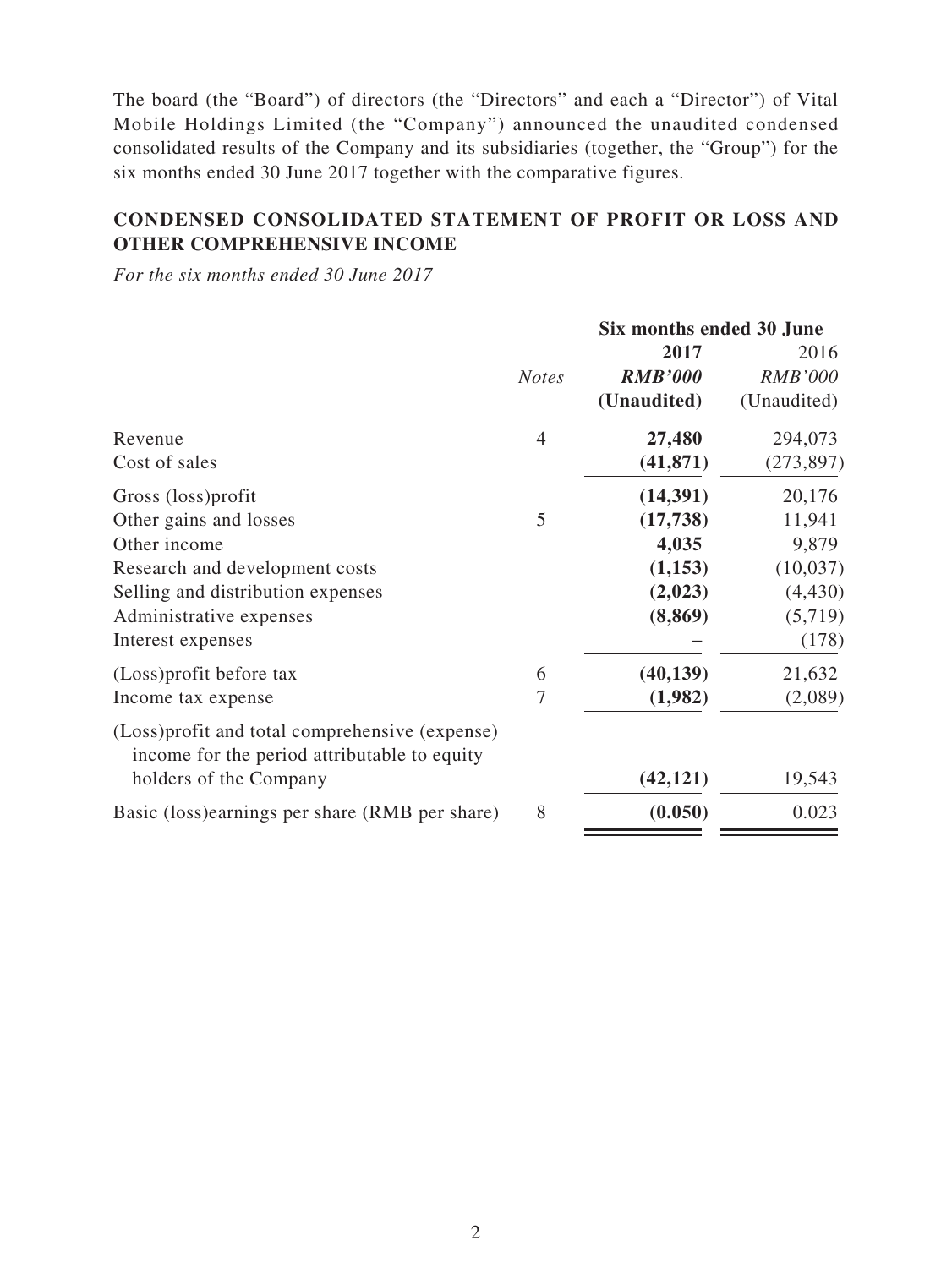# **CONDENSED CONSOLIDATED STATEMENT OF FINANCIAL POSITION**

*As at 30 June 2017*

|                                                              | <b>Notes</b> | As at<br>30 June<br>2017<br><b>RMB'000</b><br>(Unaudited) | As at<br>31 December<br>2016<br><b>RMB'000</b><br>(Audited) |
|--------------------------------------------------------------|--------------|-----------------------------------------------------------|-------------------------------------------------------------|
| <b>Non-current assets</b>                                    |              | 89                                                        | 109                                                         |
| Equipment<br>Intangible assets                               |              | 42,612                                                    | 44,895                                                      |
| Deferred tax assets                                          |              |                                                           | 1,982                                                       |
|                                                              |              | 42,701                                                    | 46,986                                                      |
| <b>Current assets</b>                                        |              |                                                           |                                                             |
| Inventories                                                  |              | 15,293                                                    | 27,363                                                      |
| Trade and other receivables                                  | 10           | 152,413                                                   | 376,213                                                     |
| Amount due from a related party                              | 11           | 12,586                                                    |                                                             |
| Pledged bank deposits                                        |              | 185,257                                                   | 475,710                                                     |
| Bank deposits<br>Cash and bank balances                      |              | 520,000<br>116,651                                        | 430,857<br>16,257                                           |
|                                                              |              | 1,002,200                                                 | 1,326,400                                                   |
| <b>Current liabilities</b>                                   |              |                                                           |                                                             |
| Trade and bills payables                                     | 12           | 188,099                                                   | 439,208                                                     |
| Accrual and other payables                                   | 13           | 19,510                                                    | 20,601                                                      |
| Dividend payables                                            |              | 14,754                                                    |                                                             |
| Deposits received from customers                             |              | 21,856                                                    | 16,133                                                      |
| Amount due to the controlling shareholder<br>Tax liabilities |              | 3,311                                                     | 30,521<br>13,389                                            |
| Provision                                                    |              | 1,598                                                     | 2,464                                                       |
|                                                              |              | 249,128                                                   | 522,316                                                     |
| Net current assets                                           |              | 753,072                                                   | 804,084                                                     |
| Total assets less current liabilities                        |              | 795,773                                                   | 851,070                                                     |
| <b>Net assets</b>                                            |              | 795,773                                                   | 851,070                                                     |
| <b>Capital and reserves</b>                                  |              |                                                           |                                                             |
| Share capital                                                |              | 67,041                                                    | 67,041                                                      |
| Share premium and reserves                                   |              | 728,732                                                   | 784,029                                                     |
| <b>Equity attributable to equity holders</b>                 |              |                                                           |                                                             |
| of the Company                                               |              | 795,773                                                   | 851,070                                                     |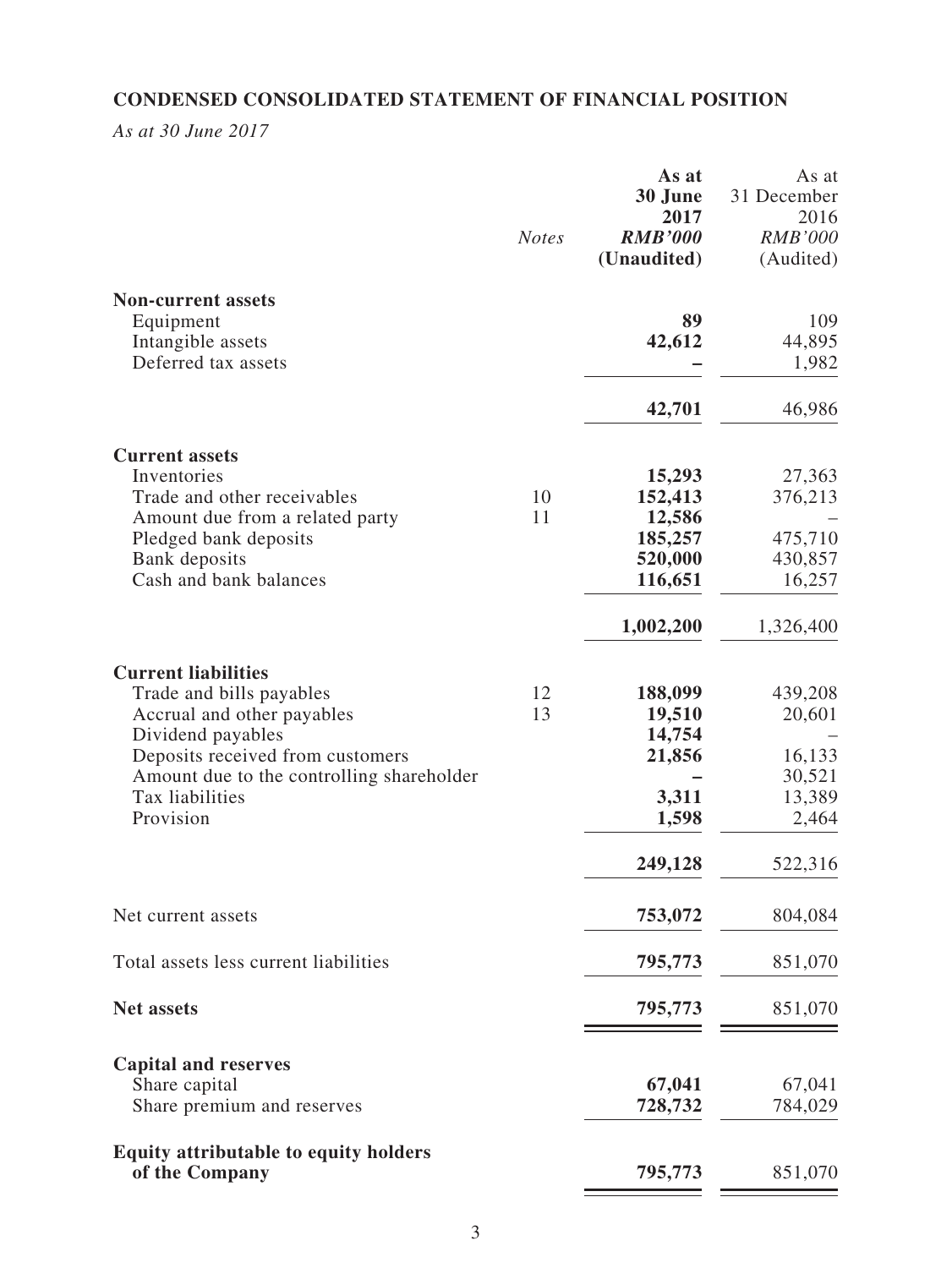### **NOTES TO THE CONDENSED CONSOLIDATED FINANCIAL STATEMENTS**

*For the six months ended 30 June 2017*

#### **1. GENERAL INFORMATION**

Vital Mobile Holdings Limited (the "Company") was established in the Cayman Islands as an exempted company with limited liability on 12 August 2014. The immediate and ultimate holding company of the Company is Winmate Limited ("Winmate") which is incorporated in the British Virgin Islands and is 90% and 10% owned by Ms. Rong Xiuli ("Ms. Rong") and Mr. Ni Gang ("Mr. Ni"), the husband of Ms. Rong, respectively.

The registered office of the Company is Cricket Square, Hutchins Drive PO Box 2681, Grand Cayman, KY1-1111, Cayman Islands and its principal places of business are located in Beijing and Hong Kong, the People's Republic of China ("PRC"). The Company is an investment holding company. The Company and its subsidiaries (the "Group") are principally engaged in mobile telecommunication services export operations in the PRC.

The condensed consolidated financial statements are presented in Renminbi ("RMB"), which is the same as the functional currency of the Company.

#### **2. BASIS OF PREPARATION**

The condensed consolidated financial statements have been prepared in accordance with International Accounting Standard 34 ("IAS 34") "Interim Financial Reporting" issued by the International Accounting Standards Board as well as with the applicable disclosure requirements of Appendix 16 to the Rules Governing the Listing of Securities on The Stock Exchange of Hong Kong Limited (the "Listing Rules").

#### **3. PRINCIPAL ACCOUNTING POLICIES**

The condensed consolidated financial statements have been prepared on the historical cost basis.

Except as described below, the accounting policies and methods of computation used in the condensed consolidated financial statements for the six months ended 30 June 2017 are the same as those followed in the preparation of the Group's annual consolidated financial statements for the year ended 31 December 2016.

In the current interim period, the Group has applied, for the first time, the following amendments to International Financial Reporting Standards ("IFRSs") that are relevant for the preparation of the Group's condensed consolidated financial statements:

| Amendments to IAS 7   | Disclosure Initiative                                       |
|-----------------------|-------------------------------------------------------------|
| Amendments to IAS 12  | Recognition of Deferred Tax Assets for unrealised Losses    |
| Amendments to IFRS 12 | As part of the Annual Improvements to IFRSs 2014-2016 Cycle |

The application of the above amendments to IFRSs has had no material effect on the amounts reported in these condensed consolidated financial statements and/or disclosures set out in these condensed consolidated financial statements.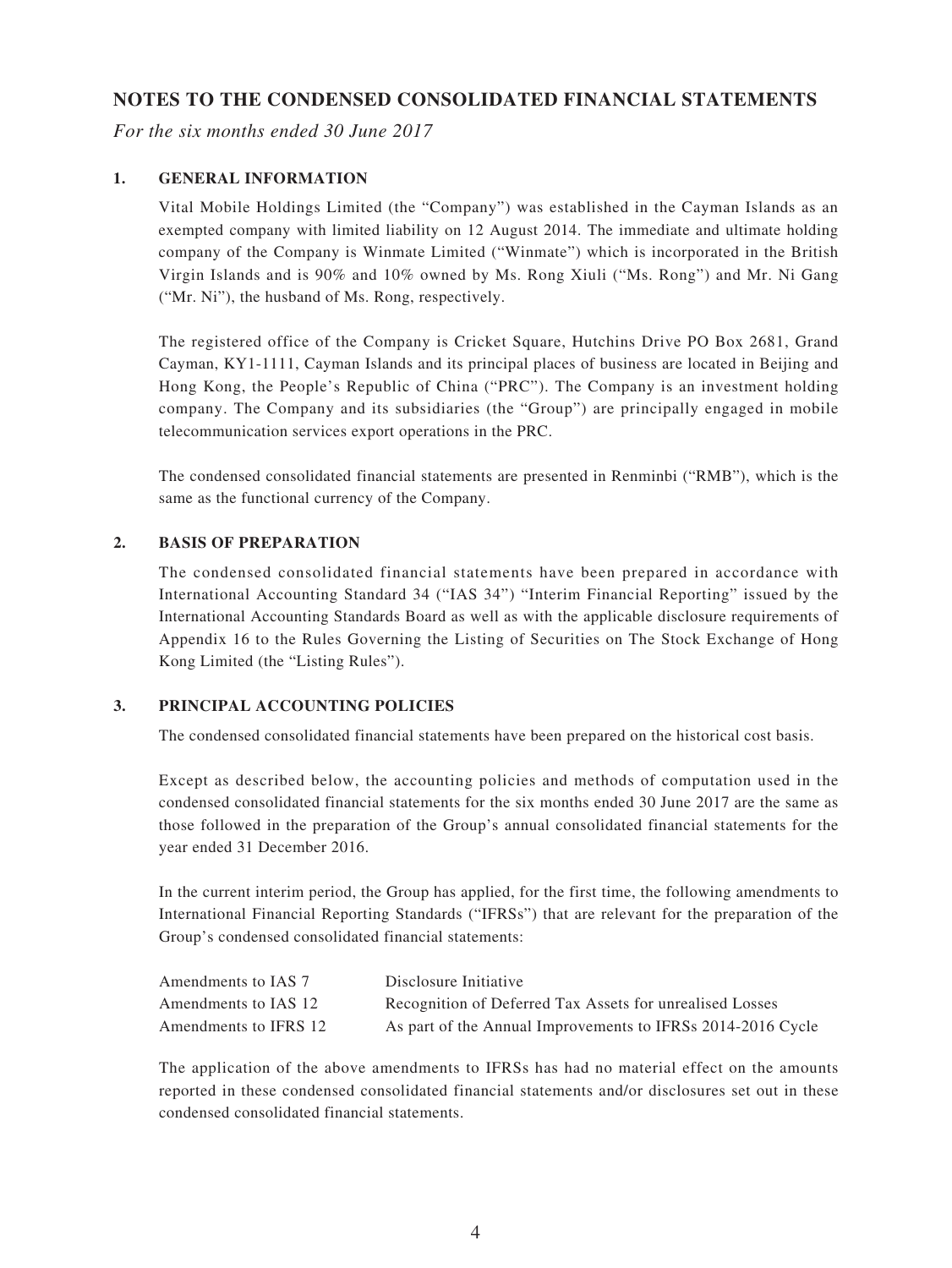#### **4. REVENUE AND SEGMENT INFORMATION**

#### **Revenue**

Revenue represents the amounts received and receivable for goods sold in the normal course of business, net of discounts.

#### **Segment information**

The Group operates and manages its business as a single operating segment that engaged in developing, designing, production management and selling mobile telecommunication devices and mobile telecommunication related components and accessories, selling mobile telecommunication devices with software/application insertion ("ROM"), targeting global markets excluding the PRC.

The Group's chief operating decision maker has been identified as the Chief Executive Officer, who reviews revenue analysis by major products and the gross profit of the Group as a whole when making decisions about allocating resources and assessing performance of the Group. As no other discrete financial statements is available for assessment of performance of different products, no segment information other than certain entity-wide disclosures are presented.

#### *Revenue from major products*

The following table sets forth a breakdown of the Group's revenue by major products during the six months ended 30 June 2017 and 2016.

|                            | Six months ended 30 June |                |
|----------------------------|--------------------------|----------------|
|                            | 2017                     | 2016           |
|                            | <b>RMB'000</b>           | <i>RMB'000</i> |
|                            | (Unaudited)              | (Unaudited)    |
| Smart phones               | 27,356                   | 273,430        |
| Mobile device components   | 124                      | 9,105          |
| Smartphone component packs |                          | 11,538         |
|                            | 27,480                   | 294,073        |

#### **5. OTHER GAINS AND LOSSES**

|                                   | Six months ended 30 June |                |
|-----------------------------------|--------------------------|----------------|
|                                   | 2017                     | 2016           |
|                                   | <b>RMB'000</b>           | <i>RMB'000</i> |
|                                   | (Unaudited)              | (Unaudited)    |
| Foreign exchange (loss) gain, net | (15,906)                 | 11,741         |
| Allowance in trade receivables    | (2,383)                  |                |
| Others                            | 551                      | 200            |
|                                   | (17,738)                 | 11,941         |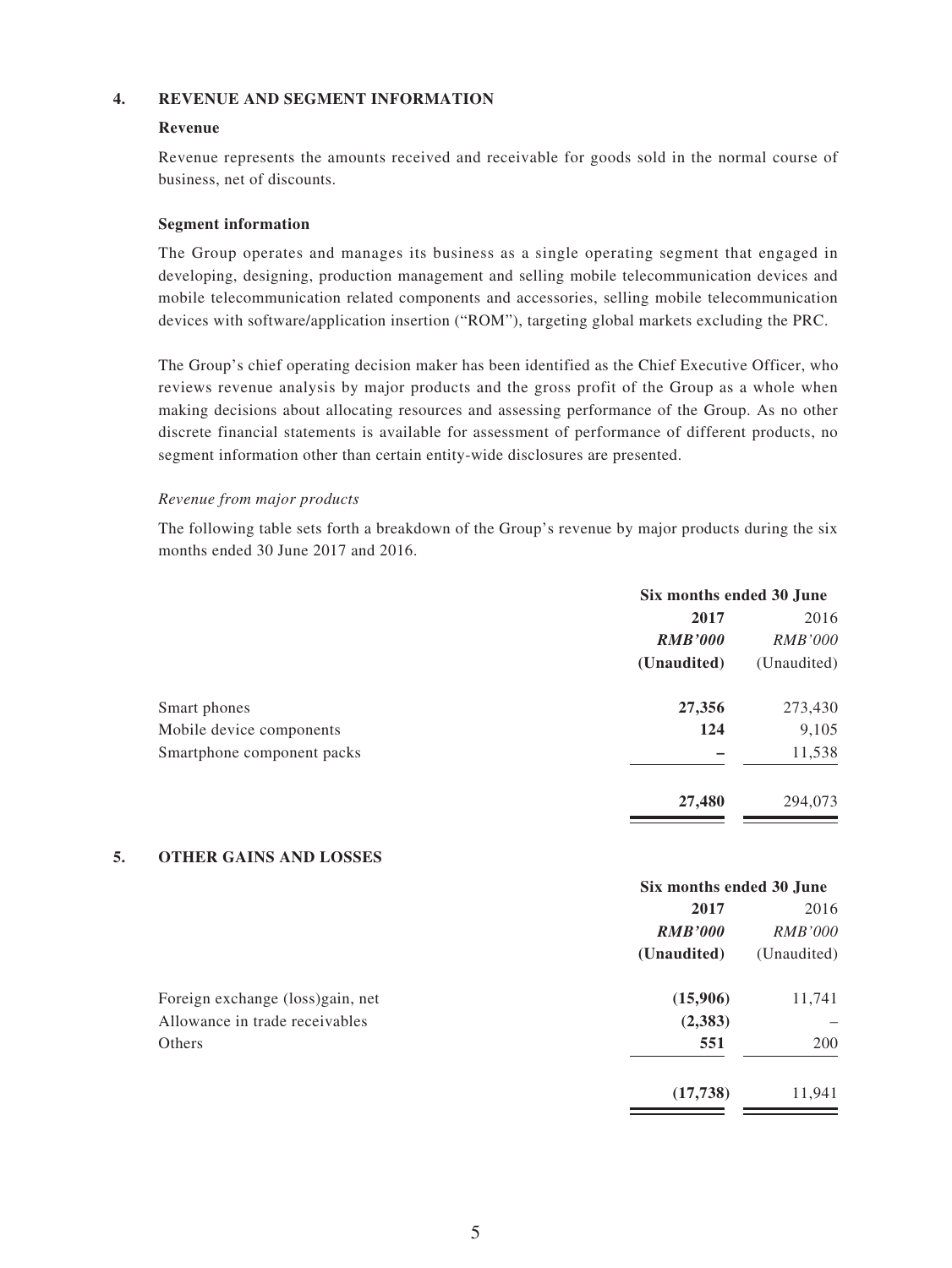#### **6. (LOSS)PROFIT BEFORE TAX**

(Loss)profit before tax has been arrived at after charging:

|                                                               | Six months ended 30 June |                |
|---------------------------------------------------------------|--------------------------|----------------|
|                                                               | 2017                     | 2016           |
|                                                               | <b>RMB'000</b>           | <i>RMB'000</i> |
|                                                               | (Unaudited)              | (Unaudited)    |
| Depreciation of equipment                                     | <b>20</b>                | 26             |
| Amortisation of intangible assets (included in cost of sales) | 2,283                    |                |
| Directors' emoluments                                         | 2,777                    | 1,705          |
| Other staff cost                                              |                          |                |
| - salaries and other allowance                                | 3,396                    | 7,228          |
| - retirement benefit schemes contribution                     | 304                      | 1,290          |
| - recognition of equity-settled share-based payment           | 645                      |                |
| Total staff costs                                             | 7,122                    | 10,223         |
| Cost of inventories recognised as an expense                  | 27,413                   | 265,031        |
| Write down of inventories (included in cost of sales)         | 12,175                   | 8,866          |
| Operating lease rentals                                       | 892                      | 1,133          |

#### **7. INCOME TAX EXPENSE**

|                         | Six months ended 30 June |                |
|-------------------------|--------------------------|----------------|
|                         | 2017                     | 2016           |
|                         | <b>RMB'000</b>           | <i>RMB'000</i> |
|                         | (Unaudited)              | (Unaudited)    |
| Current tax             |                          |                |
| - Hong Kong Profits Tax |                          | 3,654          |
| Deferred Tax            |                          |                |
| – Current year          | 1,982                    | (1,565)        |
|                         | 1,982                    | 2,089          |

The Company's subsidiary incorporated in Hong Kong is subject to the Hong Kong Profits Tax at 16.5%.

Under the Law of the PRC and Enterprise Income tax (the "EIT Law") and Implementation Regulation of the EIT Law, the income tax rate of Beijing Benywave Wireless Communication Co., Ltd. ("Benywave Wireless") is 25%. Since Benywave Wireless is recognised as "New and High Technology Enterprises" in 2015 and therefore it is entitled to apply a preferential tax rate of 15% for the six months ended 30 June 2017 and 2016.

No provision for Hong Kong Profits Tax and Enterprise Income Tax was made as the Group did not have assessable profits during the six months ended 30 June 2017.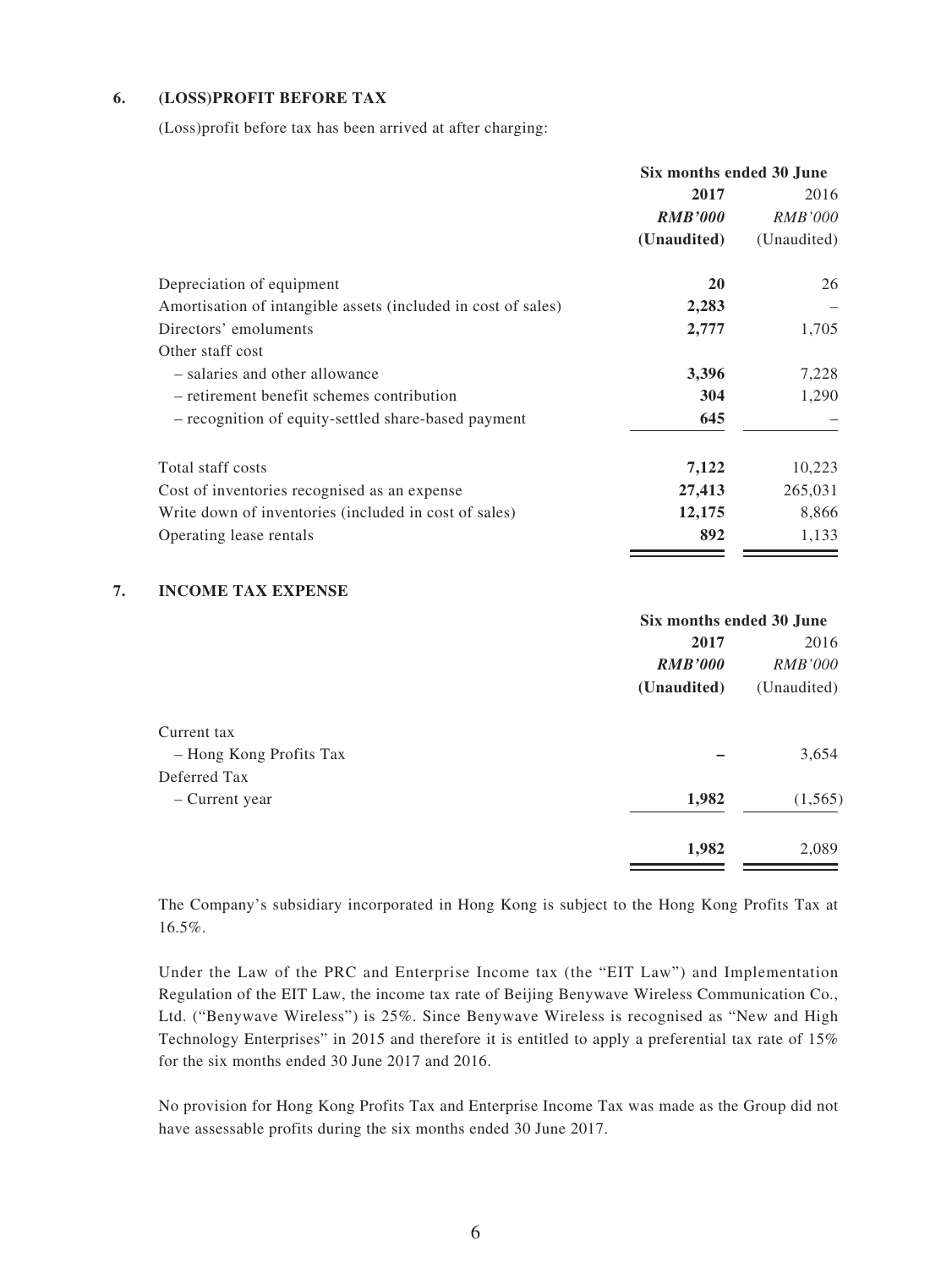#### **8. (LOSS)EARNINGS PER SHARE**

The calculation of the basic and diluted (loss)earnings per share attributable to owners of the Company is based on the following data:

|    |                                                                                                                                         | Six months ended 30 June |                   |
|----|-----------------------------------------------------------------------------------------------------------------------------------------|--------------------------|-------------------|
|    |                                                                                                                                         | 2017                     | 2016              |
|    |                                                                                                                                         | <b>RMB'000</b>           | <b>RMB'000</b>    |
|    |                                                                                                                                         | (Unaudited)              | (Unaudited)       |
|    | (Loss) earnings for the purposes of basic (loss) earnings per share,<br>representing (loss)profit for the period attributable to equity |                          |                   |
|    | holders of the Company                                                                                                                  | (42, 121)                | 19,543            |
|    |                                                                                                                                         |                          |                   |
|    |                                                                                                                                         | Six months ended 30 June |                   |
|    |                                                                                                                                         | 2017                     | 2016              |
|    |                                                                                                                                         | $\bm{v}$                 | '000              |
|    | Number of shares                                                                                                                        |                          |                   |
|    | Weighted average number of ordinary shares for the purpose of                                                                           |                          |                   |
|    | basic earnings per share                                                                                                                | 850,000                  | 850,000           |
|    |                                                                                                                                         |                          |                   |
|    | There are no dilutive potential shares for both periods.                                                                                |                          |                   |
| 9. | <b>DIVIDENDS</b>                                                                                                                        |                          |                   |
|    |                                                                                                                                         | Six months ended 30 June |                   |
|    |                                                                                                                                         | $2017$                   | 0.01 <sup>2</sup> |

|                                                        | 2017           | 2016           |
|--------------------------------------------------------|----------------|----------------|
|                                                        | <b>RMB'000</b> | <i>RMB'000</i> |
|                                                        | (Unaudited)    | (Unaudited)    |
| Dividends recognised as distribution during the period | 14,754         | 36,728         |

During the current interim period, a final dividend of HK2 cents per share in respect of the year ended 31 December 2016 (2016: HK5.055 cents per share in respect of the year ended 31 December 2015) was declared to those shareholders whose names appear on the register of members of the Company at the close of business on Monday, 5 June 2017. The aggregate amount of the final dividend declared in the interim period amounted to HKD17,000,000 which approximated to RMB14,754,000 (2016: RMB36,728,000). The final dividends of the year ended 31 December 2016 were paid in July 2017.

The directors have determined that no dividend will be paid in respect of the interim period.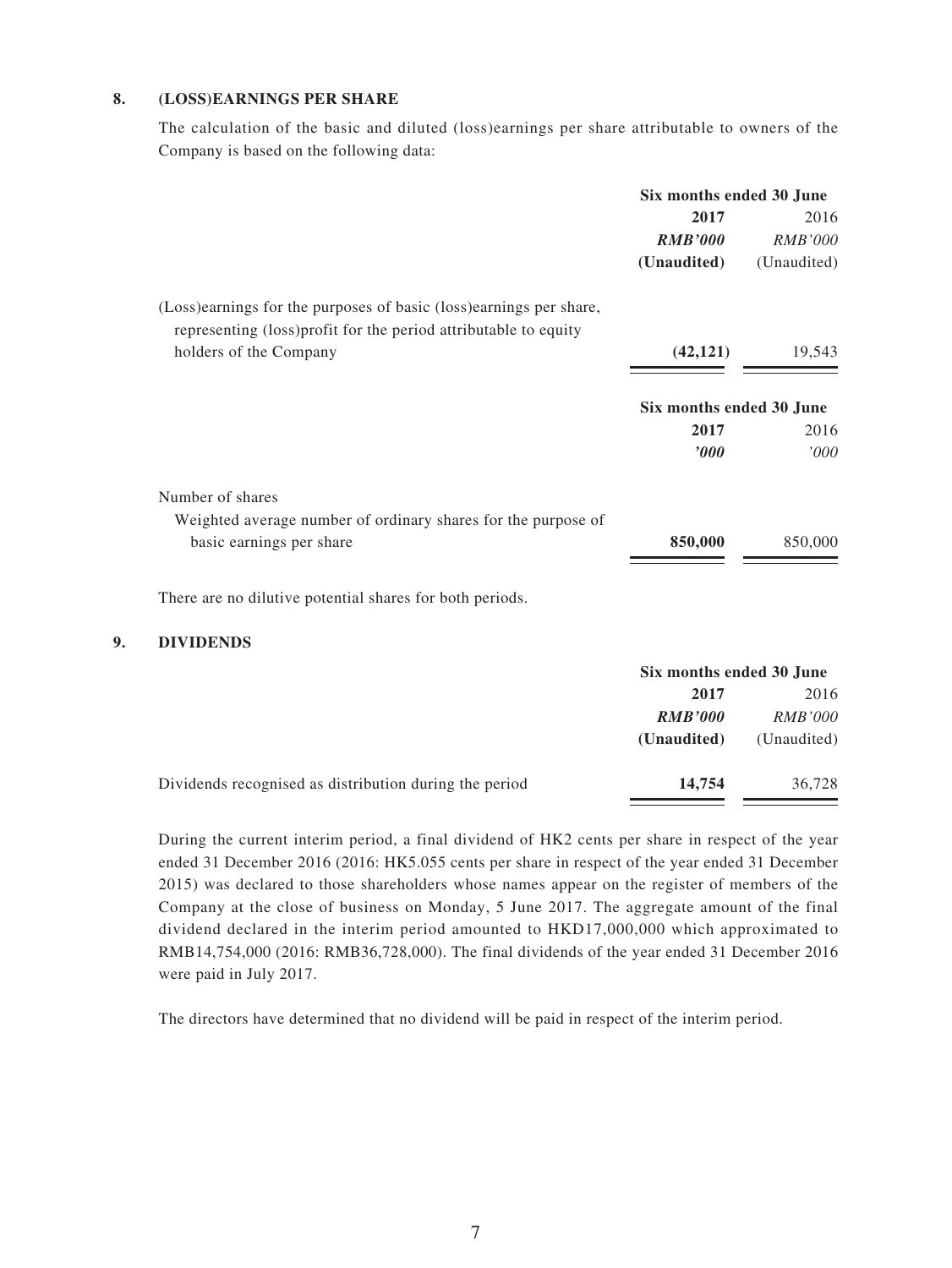#### **10. TRADE AND OTHER RECEIVABLES**

|                                    | As at          | As at       |
|------------------------------------|----------------|-------------|
|                                    | 30 June        | 31 December |
|                                    | 2017           | 2016        |
|                                    | <b>RMB'000</b> | RMB'000     |
|                                    | (Unaudited)    | (Audited)   |
| Trade receivables                  | 105,247        | 118,141     |
| Less: allowance for doubtful debts | 14,908         | 12,525      |
|                                    | 90,339         | 105,616     |
| Other receivables                  |                |             |
| - Advance to a major customer (i)  | 19,866         | 28,442      |
| - Interest receivables             | 3,921          | 7,824       |
| - Advance to a major supplier (i)  |                | 107,000     |
| - Value added tax receivables      |                | 645         |
| $-$ Others                         | 224            | 309         |
| Prepayments to suppliers           | 38,063         | 126,377     |
|                                    | 152,413        | 376,213     |
|                                    |                |             |

*Note:*

*(i)* The amount is non-trading in nature, unsecured and non-interest bearing. The amount will be repaid within one year.

The Group assesses the customer's credit quality by evaluating their historical credit records and defines credit limits for each customer. Recoverability and credit limit of the existing customers are reviewed by the management regularly.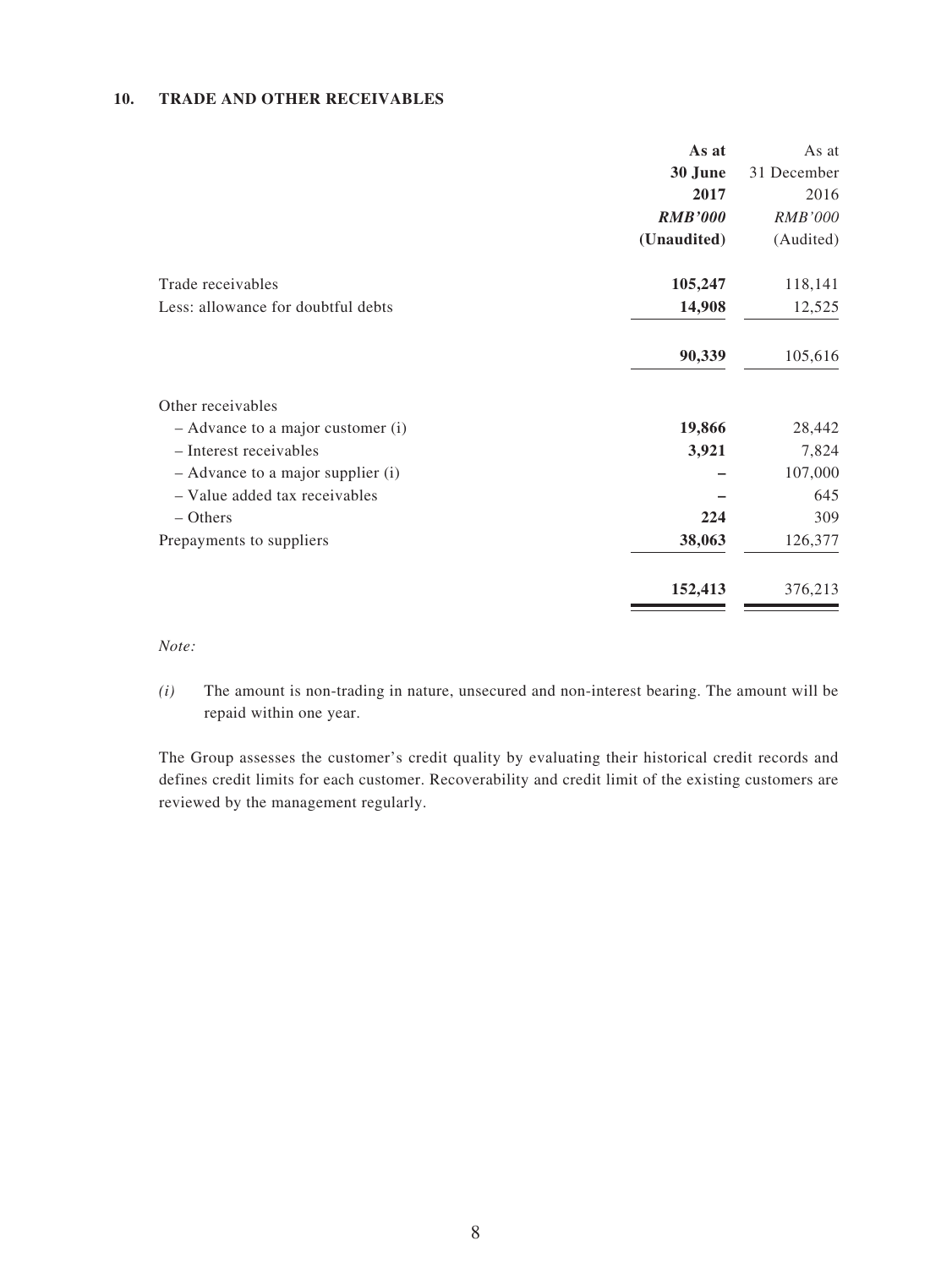#### **10. TRADE AND OTHER RECEIVABLES (Continued)**

The following is an aged analysis of trade receivables net of allowance for doubtful debts presented based on the invoice dates at the end of the reporting period, which approximated the respective revenue recognition dates.

| As at          | As at          |
|----------------|----------------|
| 30 June        | 31 December    |
| 2017           | 2016           |
| <b>RMB'000</b> | <b>RMB'000</b> |
| (Unaudited)    | (Audited)      |
| 2,199          | 6,601          |
|                | 17,992         |
| 24,444         | 4,875          |
| 63,696         | 76,148         |
| 90,339         | 105,616        |
|                |                |

Included in the Group's trade receivable balance is debtors with aggregate carrying amount of RMB88,140,000 which are past due as at 30 June 2017 (31 December 2016: RMB99,015,000), for which the Group has not provided for impairment loss as there has not been a significant change in credit quality. After considering the subsequent settlement of the trade receivables and the repayment history of the debtors, the Group believes that the amounts are still considered recoverable. The Group does not hold any collateral over these balances. The average age of these receivables is 467 days as at 30 June 2017 (31 December 2016:413 days).

#### **11. AMOUNT DUE FROM A RELATED PARTY**

The balance represents an amount due from Henan Ketai Lexun Communication Equipment Industry Base Company Limited ("Henan Ketai") of RMB12,586,000 (2016: nil) which is non-trading in nature, unsecured, interest-free and repayable on demand.

#### **12. TRADE AND BILLS PAYABLES**

|                       | As at          | As at          |
|-----------------------|----------------|----------------|
|                       | 30 June        | 31 December    |
|                       | 2017           | 2016           |
|                       | <b>RMB'000</b> | <b>RMB'000</b> |
|                       | (Unaudited)    | (Audited)      |
| Trade payables (Note) | 33,531         | 47,820         |
| Bills payables        | 154,568        | 391,388        |
|                       | 188,099        | 439,208        |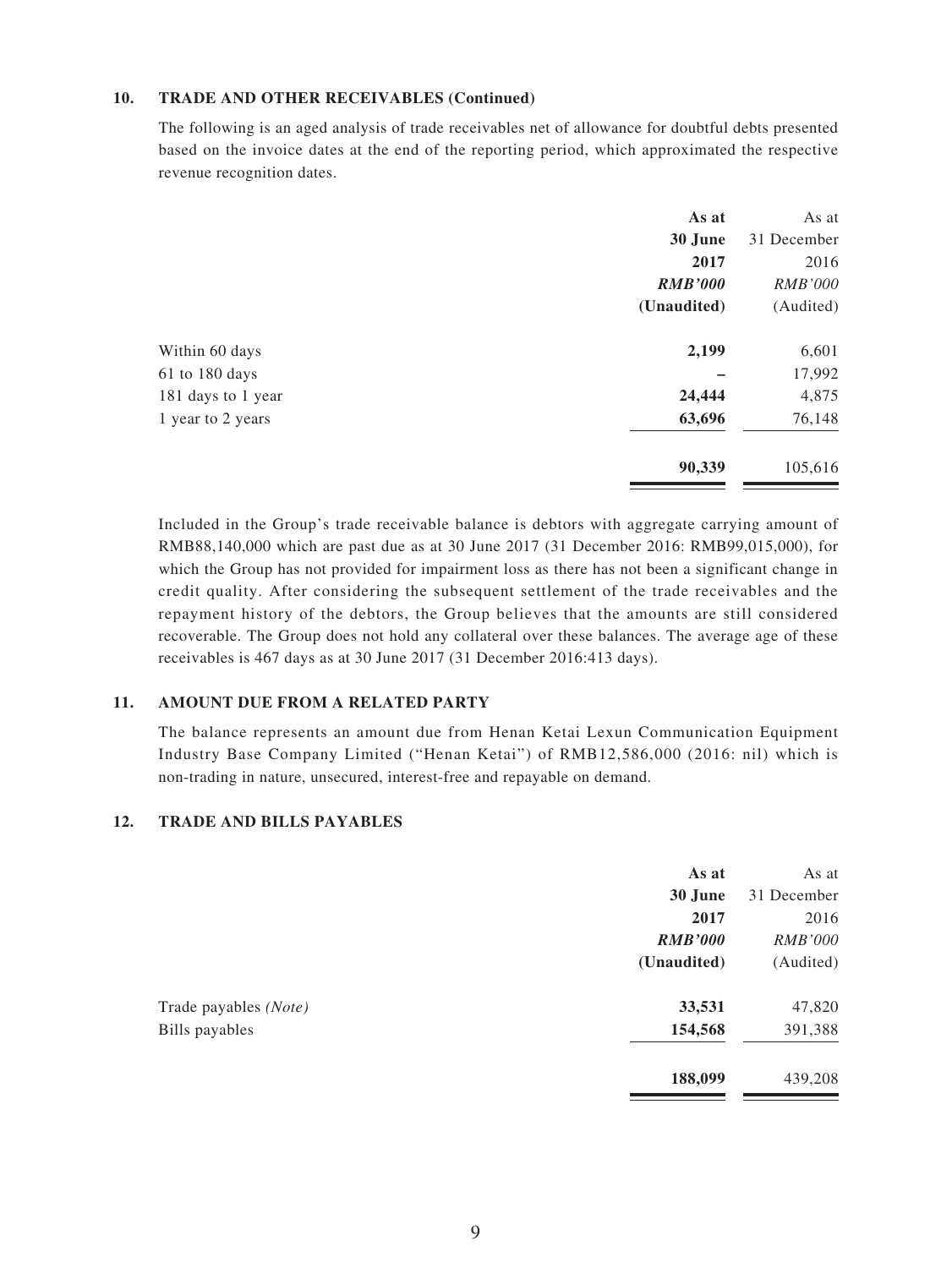#### **12. TRADE AND BILLS PAYABLES (Continued)**

*Note:* As at 31 December 2016, the balances included the payables of RMB5,268,000 to Vanchip (Tianjin) Electronic Technology Co. Ltd ("Vanchip"), which is controlled by Ms. Gao Han, Ms. Rong's daughter. According to the tripartite agreement entered into among Benywave Wireless, Vanchip and Beijing Benywave Technology Co., Ltd. ("Benywave Technology") dated on 21 December 2015, a fellow subsidiary of the Company, Benywave Wireless repaid the debt to Benywave Technology on behalf of Vanchip in May 2017.

The following is an aged analysis of trade payables presented based on the recognition date of inventory at the end of the reporting period:

|                    | As at          | As at          |
|--------------------|----------------|----------------|
|                    | 30 June        | 31 December    |
|                    | 2017           | 2016           |
|                    | <b>RMB'000</b> | <b>RMB'000</b> |
|                    | (Unaudited)    | (Audited)      |
| Within 90 days     |                | 40             |
| 91 to 180 days     |                | 3,297          |
| 181 days to 1 year | 3,185          | 13,187         |
| Over 1 year        | 30,346         | 31,296         |
|                    | 33,531         | 47,820         |
|                    |                |                |

The following is an aged analysis of bills payables based on the date of issue at the end of the reporting period:

|                    | As at          | As at          |
|--------------------|----------------|----------------|
|                    | 30 June        | 31 December    |
|                    | 2017           | 2016           |
|                    | <b>RMB'000</b> | <i>RMB'000</i> |
|                    | (Unaudited)    | (Audited)      |
| Within 90 days     | 76,568         | 43,333         |
| 91 to 180 days     |                | 83,055         |
| 181 days to 1 year | 78,000         | 265,000        |
|                    | 154,568        | 391,388        |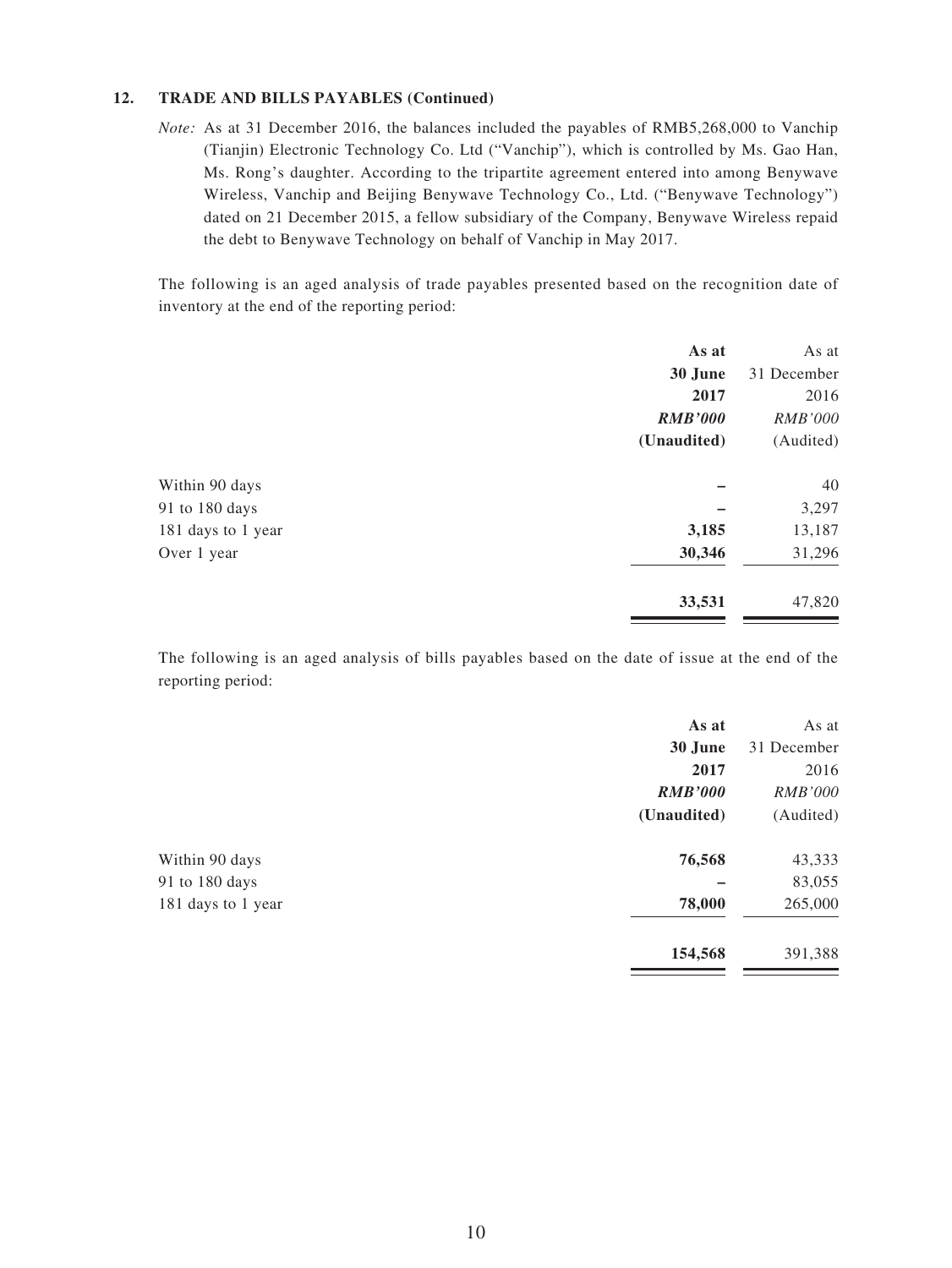#### **13. ACCRUAL AND OTHER PAYABLES**

|                                            | As at          | As at          |
|--------------------------------------------|----------------|----------------|
|                                            | 30 June        | 31 December    |
|                                            | 2017           | 2016           |
|                                            | <b>RMB'000</b> | <i>RMB'000</i> |
|                                            | (Unaudited)    | (Audited)      |
| Payable for insurance premium and freights | 1,086          | 1,934          |
| Staff cost payable                         | 783            | 1,143          |
| Royalties payable                          | 13,210         | 13,210         |
| Value added tax payable                    | 1,867          |                |
| Others                                     | 2,564          | 4,314          |
|                                            | 19,510         | 20,601         |

#### **14. EVENT AFTER THE END OF THE REPORTING PERIOD**

On 15 June 2017, Benywave Wireless (the "Purchaser"), Ketai Lexun (Beijing) Communication Equipment Company Limited (the "Vendor"), a wholly owned subsidiary of Beijing Tianyu Communication Equipment Co. Ltd ("Tianyu"), Ms. Rong, Tianyu and Henan Ketai (the "Target Company") entered into the equity transfer agreement ("Agreement").

Pursuant to the Agreement, the Purchaser has conditionally agreed to acquire, and the Vendor has conditionally agreed to sell, the sale interest, representing a 70% equity interest in the Target Company, at a total consideration of RMB213 million (equivalent to approximately HKD244.6 million), which will be settled on 10 November 2018 by offsetting the repayment obligations of the principal and interests under loan agreement signed between Tianyu and the Target Company on 2 June 2015 and loan agreement signed between the Vendor and the Target Company on 15 November 2016.

The Target Company is principally engaged in the provision of marketing, supply chain and export services to assist its customers, consisting primarily of resellers, wholesalers and manufacturers of PRC mobile devices and smartphone device, in managing their supply chain and sell their products in both the domestic and overseas markets.

The acquisition constitutes a major transaction and a connected transaction for the Company under Chapter 14 and Chapter 14A of the Listing Rules and is subject to the reporting, announcement, circular, shareholders and independent shareholders' approval requirements under the Listing Rules. The details of arrangement and the consideration have been disclosed in the announcement dated on 15 June 2017.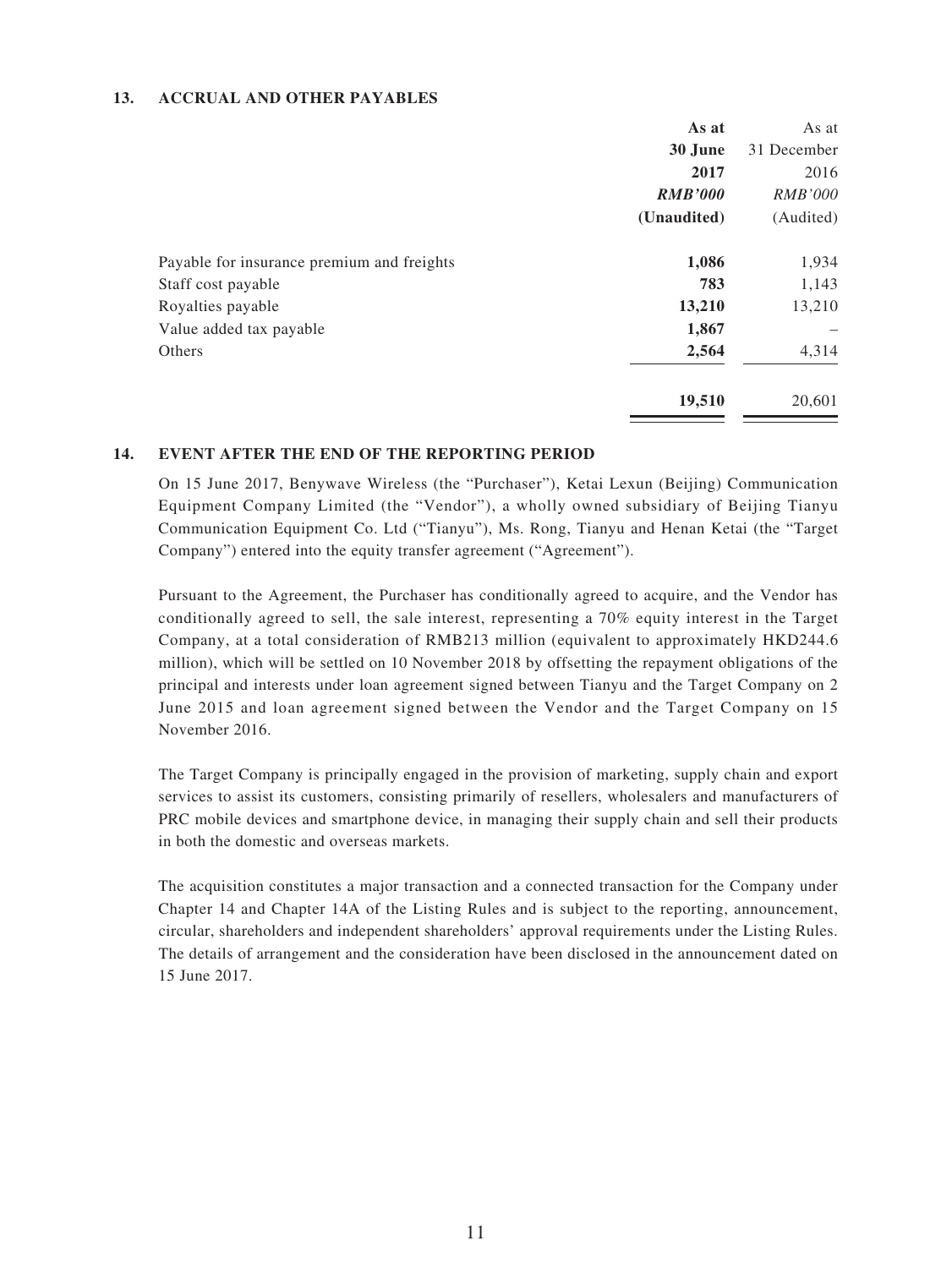### **MANAGEMENT DISCUSSION AND ANALYSIS**

### **Business Review**

During the six months ended 30 June 2017, the macro-economy and global markets remained challenging along with currency fluctuations in emerging markets. These factors affected overall consumer demand which led to a continuing slower growth of worldwide smartphone and mobile device markets. The smart mobile phone market in 2016 has seen a big change in the market dynamics. The price reduction of branded mobile phones in 2016 was continuing in first quarter of 2017. We have seen that the price leaders were getting bigger market shares and other brands were following suit selling at prices that were below our costs. As a result, we had seen some mega mobile company failure just happened in second quarter of 2017. The market prices of mobile phone remained unhealthy. The ODM market was dominated by the big Chinese brands and these brands have been penetrating into most of our traditional export markets such as India, South America and Eastern Europe. It was reported that some of the top local kings in India have dropped out of the top 5 of local market. Some of our key customers were facing extreme pressure to compete with the Chinese leading brands. Amidst these market challenges, Vital Mobile has seen a reduction of revenue to a lower level. For the six months ended 30 June 2017, the Company's consolidated revenue reduced by 90.6 percent year-on-year to RMB27.5 million and the net loss incurred was RMB42.1 million. However, about RMB15.9 million losses suffered were due to adverse forex exchange loss and about RMB14.6 million of inventory write-down and allowance in trade receivable.

Over the past years, Vital Mobile had demonstrated a consistent and solid track record in delivering results through strong execution of its clear strategy to balance short-term results and long-term objectives. We were working on different geographic areas including US and Europe as we believed there was going to be a recovery of the market. Whilst we had taken the measure to work on providing software improvement and technical services for our traditional customers, we have seen most of them were not performing well. As a result, we have been working with a different group of mobile phone customers. We have faced another difficulty that the custom build software for the mobile phone market has slowed down as most of our ODM customers preferred to use standard software offered in the open market as a way to save cost because of the relentless price reduction by some of Chinese brands. Nevertheless, with the major failures announced on two of the Chinese brands, we believed the market we serve will gradually recovered from this pressure. We have been working with some existing and new customers to enable them to offer higher level of customized software and we hoped we could see some recovery towards the end of 2017.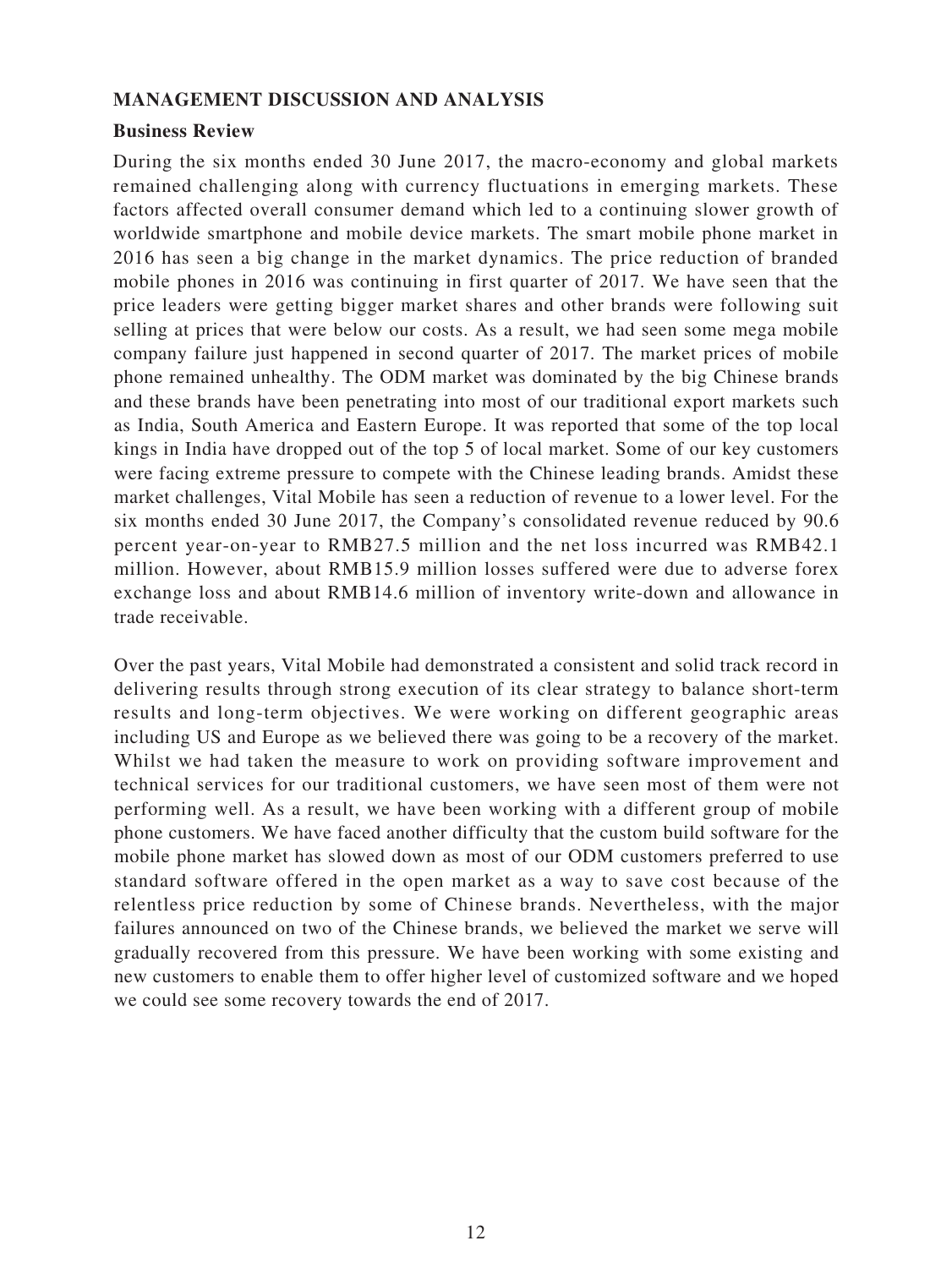We have been following up on our discussion with a few possible acquisition target companies to expand our business in the mobile device services with which we envisaged that we could improve our business situation. We had extended the negotiation period with a target we entered into negotiation in September 2016. Despite various attempts, we stopped the negotiation in April 2017. We had embarked to replace last year's merger target with a new one which we announced, as a possible merger transaction in April 2017.

We are still working on providing the Brand + strategy with this new endeavor. It will allow us to work with some of the acquired software to provide customers with custom and standard software for their mobile phones and mobile devices. The new acquisition target will provide not only new business and customers but also a new business model that can supplement our effort in selling to our existing and new customers in the mobile phones and mobile device market. Our team has been working with this target company and some of its customer to understand their needs and wants in the value chain service business that the target is providing. The value chain business model is a supplement on our Brand + strategy; it is to serve its customer on their business requirements across the whole ecosystem and not just the supply chain, as the target provides trading export capabilities that the Company presently lacks and the customer coverage would have increased.

In the effort of improving our fixed overhead costs, we have increased our outsourcing of some of our technical and service activities, however, we have kept our sales team intact so that we can keep our core capability of revenue generation. We have also taken the steps of re-evaluating our inventory to the current market level. In the second quarter, we have engaged Crowe Horwath to work with our Risk Management and Internal Control, and we have conducted a number of internal training for our teams to enhance the compliance management within our organization.

We have seen a slow recovery in the market and our team is capturing some new business in the second quarter and believe these will turn into higher volume business in the second half of 2017. These businesses will be a mixture of ODM and service business that will now form part of our core business activities.

Looking forward, the Company believes there will be some improvement on our ODM business towards the end of the year, whereas we are working with different groups of supplier customers to provide value added services to enable them to export their mobile phones and mobile devices to strategic key markets. The company is also working with outsource partners to enhance its product offerings to prepare ourselves to assist our customers. As our Chairperson puts it, Vital Mobile has been working on providing our customers with the best of Vital Mobile; we are embarking on the journey of providing the best of China Manufacturing and Value Chain to the world. It is our goal to consolidate our resources, firstly to get back and retain some of the ODM business and put our effort in developing a holistic approach in providing the value chain service for the smart phones and smart mobile device industry.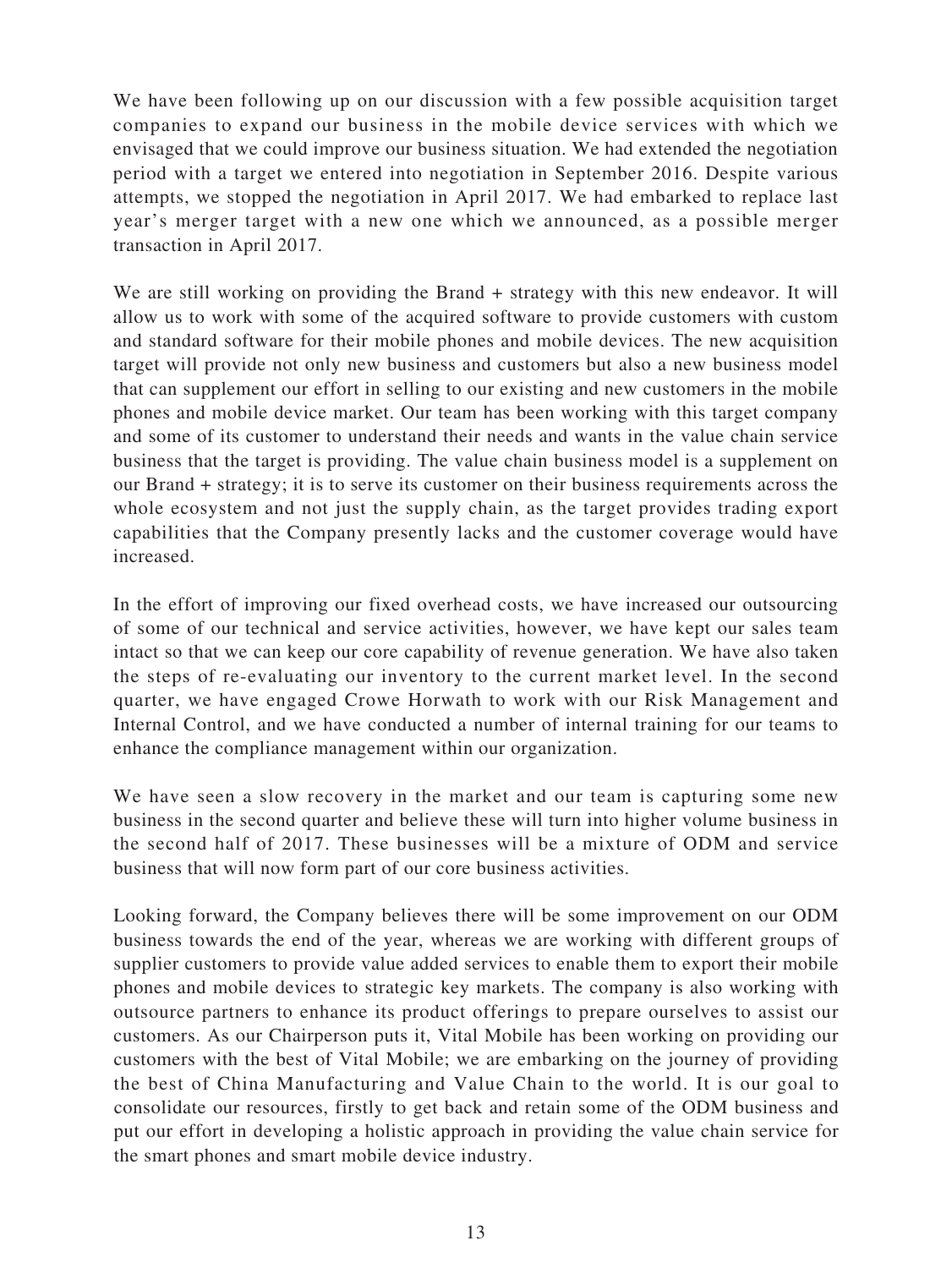### **Sales and Marketing**

Despite the adverse macro environment, we have been working hard to retain and develop new customers and new market segments. We have tried many ways to support our customers, such as extending credit lines and some selling at low profit margin and extending our value-chain services to some of the new supplier customers. In February, we participated in the GSMA Exhibition in Barcelona, Spain which is the largest meeting place for customers and suppliers in the mobile business world, it enabled our team to show our capabilities and meeting customers of new and old. We participated in the CES Show in LA, California again to display our phones and mobile devices.

We are now working with two groups of customers, the tier one and the emerging new challengers in the smartphones and smart mobile devices markets. We are providing these two groups mostly similar overall services. However, for the tier one customers, we provide one or a combination of our supply chain, technical services, marketing services, support services, logistic services and financial services. For the tier two customers, we mostly are providing the full services. The hardware and services will provide the company with a greatly expanded market size.

### **Business Outlook**

Looking forward, the markets where the Company focuses in will continue to remain fast changing and competitive. The Company has taken decisive actions to implement the business realignment plan to ensure delivery of the planned synergy amidst the market challenges. The business realignment plan has been well executed during fiscal quarter two, which helps the Company to build a stronger foundation for future growth.

In respect of the market shifts and domination from a new breed of smartphone market leaders, the competitive pressure has forced the Company to meet pricing demands in order to secure new business in the market. The business in the next 6 months will still be an uphill battle, as we need to regain some of the momentum in the marketing and sales of our products and services. We have now managed to clean up our operation and management team.

With the management team's effort, we have managed to start working on design-in ODM projects for some of the current and new customers, we target to start receiving orders in the fourth quarter of this year. To develop the value chain service business, the Company has established its value chain eco-system which includes building up the supply chain, the partnership in financing, design, software development, packaging and marketing services; based on these activities, we will regain traction in getting some market share in the ODM and value chain services. However, as these are new business to us, it will take time to gain our operation efficiency.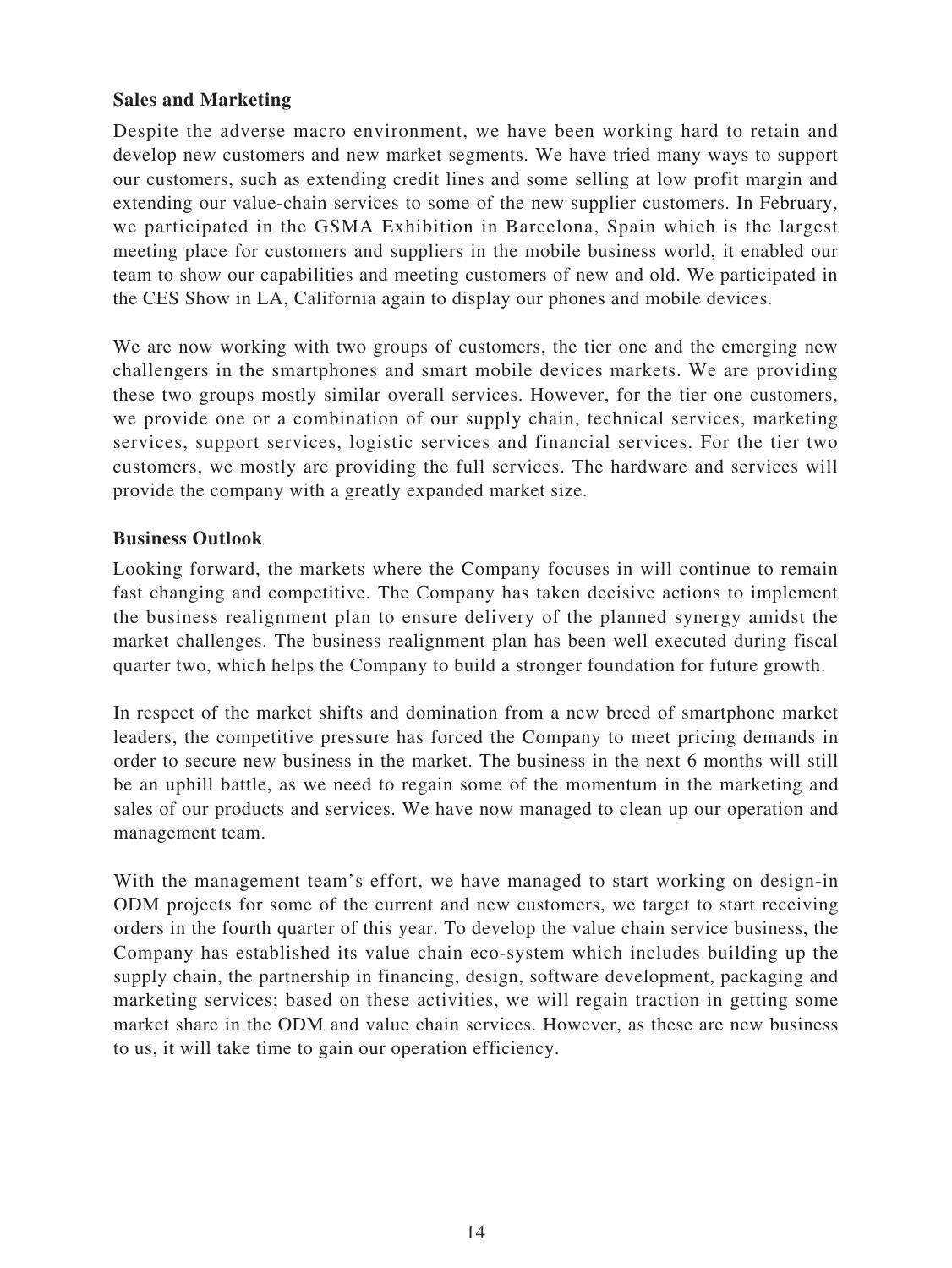The acquisition target we announced in June 2017 is one of the key strategic partnership that will help. The proposed merger with Henan Ketai will allow us to add some dimension in our service activities as well as providing some new customers.

Our target is to regain the market position and business volume and to improve our profitability over the next 12 months.

These fundamental changes the Company has made will position the company as a faster and stronger company. It will drive sustainable growth in revenue and profit amidst strong competition and market changes. Vital Mobile will continue to invest in areas it believes are important to its future success. Vital Mobile remains fully committed to its protect and attack strategy, supported by its well proven execution capabilities, to lead the Company on its ongoing journey towards building a respectable global leader in the smartphone business and the value chain service platform and to drive profitable growth that, in turn, creates better value for shareholders.

### **FINANCIAL REVIEW**

### **Revenue**

The Group's revenue decreased by approximately RMB266.6 million or 90.6% to approximately RMB27.5 million for the six months ended 30 June 2017 from approximately RMB294.1 million for the six months ended 30 June 2016. The following table sets forth the breakdown of the Group's revenue by product type:

|                            | For the period ended 30 June |       |                     |       |
|----------------------------|------------------------------|-------|---------------------|-------|
|                            | 2017                         |       | 2016<br>(unaudited) |       |
|                            | (unaudited)                  |       |                     |       |
|                            | <b>RMB'000</b>               | $\%$  | <b>RMB'000</b>      | $\%$  |
| Smartphones                | 27,356                       | 99.5  | 273,430             | 93.0  |
| Mobile device components   | 124                          | 0.5   | 9,105               | 3.1   |
| Smartphone component packs |                              |       | 11,538              | 3.9   |
|                            | 27,480                       | 100.0 | 294,073             | 100.0 |

*Note:* Mobile device components are purchased by the Group's customers for providing after-sale maintenance services to their end users.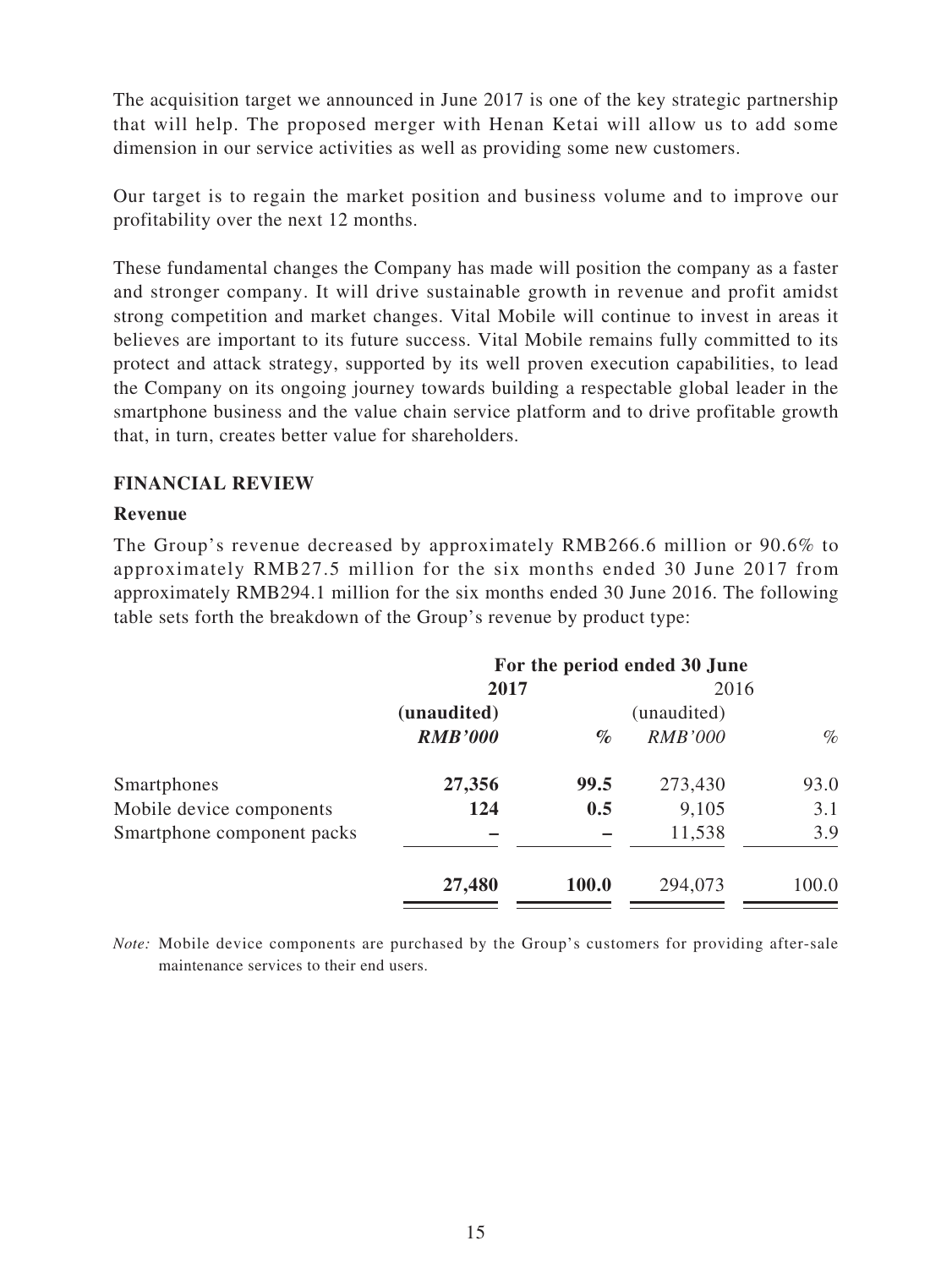The Group's revenue generated from sales of smartphones decreased from approximately RMB273.4 million for the six months ended 30 June 2016 to approximately RMB27.4 million for the six months ended 30 June 2017, representing a decrease of 90.0%. During the six months ended 30 June 2017, the Group's revenue was mainly derived from 4G smartphones, the revenue of 4G smartphones decreased from approximately RMB253.6 million for the six months ended 30 June 2016 to approximately RMB25.8 million for the six months ended 30 June 2017, and the revenue of 3G smartphones decreased from approximately RMB19.8 million for the six months ended 30 June 2016 to approximately RMB1.6 million for the six months ended 30 June 2017.

The first 6 months of 2017 revenue has dropped significantly. The reasons attributed to this reduction of sales are as follows:-

- 1. Market situation Unreasonable and unprofitable price competition. In the beginning of 2016, as the market competition intensified and inventory levels were high due to softening of the end markets because of economic and political reasons, a number of major mobile devices and smartphones suppliers had resorted to reducing the selling price in order to maintain the market share and cut their inventory. These activities spilled into first quarter of 2017. The Company and its ODM customers faced unprecedented price competition and profit erosion, to the extent, many of our end customers decided to wait out the competitive situation. We have lost a substantial amount of ODM and service business in many of the markets we served.
- 2. The rise of new China Brands we have seen a steady improvement in the technical and features of some of the leading Chinese brands that had exponential growth in the past 12 months. So much so, we have witnessed seven out of the world top ten Smartphone suppliers are Chinese brands as opposed to only four 2 years ago. The strong Chinese brands and their aggressive selling tactics have eroded the market shares of the local brands that are our core target market.
- 3. Higher development cost and longer development cycle The changes of design (customer needs) and technology translate to higher development costs and longer development cycle per model. We have lost some projects because our ODM customers were not willing to share the development costs as before as they do not want to take up the risk.
- 4. Transitional period Since late last year, the Company has embarked to fine tune our business model. Whilst at the same time, the management team wants to contain the risk factors, we want to support our customers so that they can manage their risks. We are working on a new ODM and Supply Chain business model that in combination, we can deliver products to our customers with reduced risk and design and development cycles. We have been working with our customers and supply chain partners to work towards this goal.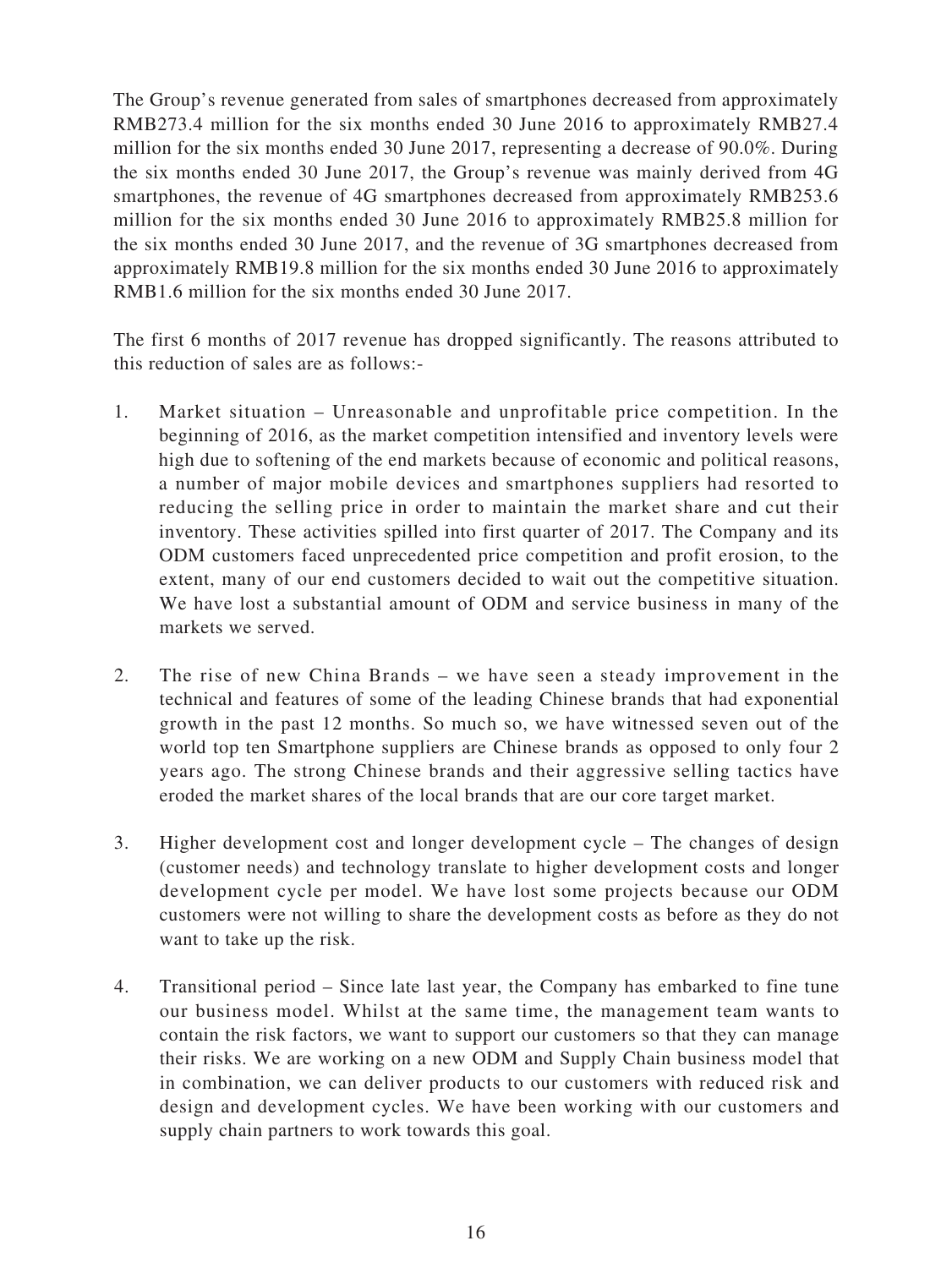|                     | For the six months ended 30 June |       |                |       |
|---------------------|----------------------------------|-------|----------------|-------|
|                     | 2017                             |       | 2016           |       |
|                     | (unaudited)                      |       | (unaudited)    |       |
|                     | <b>RMB'000</b>                   | $\%$  | <b>RMB'000</b> | $\%$  |
| Hong Kong           | 23,603                           | 85.9  | 191,698        | 65.2  |
| Other parts of Asia | 2,521                            | 9.2   | 4,363          | 1.5   |
| Europe              | 1,298                            | 4.6   | 10,035         | 3.4   |
| Africa              | 43                               | 0.2   | 9,286          | 3.2   |
| South Asia          | 15                               | 0.1   | 65,534         | 22.3  |
| South America       |                                  |       | 11,536         | 3.9   |
| North America       |                                  |       | 1,354          | 0.4   |
| Southeast Asia      |                                  |       | 267            | 0.1   |
|                     | 27,480                           | 100.0 | 294,073        | 100.0 |

The following table sets forth the breakdown of our revenue by geographical regions for the periods indicated:

#### *Notes:*

- 1. Sales to Hong Kong mainly comprised of sales to certain mobile trading companies incorporated in Hong Kong who sell smart phones to various countries including but not limited to South Asia excludes India, Russia and Middle-East.
- 2. Other parts of Asia include Taiwan and Pakistan.
- 3. Europe includes France, Portugal, Cyprus and Czech.
- 4. Africa includes South Africa and Algeria.
- 5. South Asia includes India.
- 6. South America includes Argentina.
- 7. North America includes USA.
- 8. Southeast Asia includes Philippines.

The Group's revenue generated from sales in Hong Kong decreased from approximately RMB191.7 million for the six months ended 30 June 2016 to approximately RMB23.6 million for the six months ended 30 June 2017, representing a decrease of 87.7%. It was mainly due to change of demand in software applications from design-in to standard.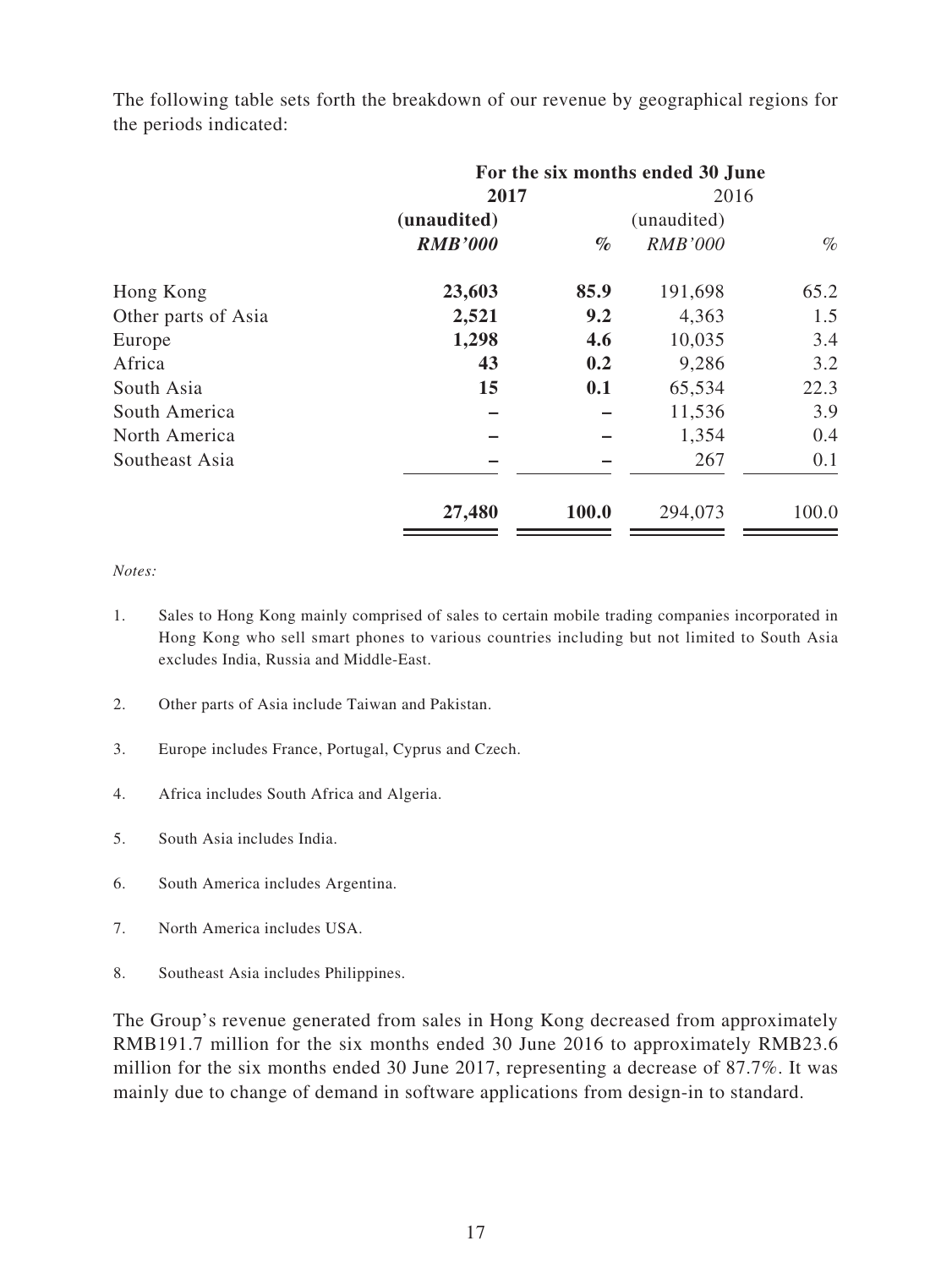The Group's revenue generated from sales in South Asia decreased from approximately RMB65.5 million for the six months ended 30 June 2016 to approximately RMB15,000 for the six months ended 30 June 2017, representing a decrease of almost 100.0%. The reasons were explained on page 16 of this announcement.

|                            | For the six months ended 30 June |        |                |        |
|----------------------------|----------------------------------|--------|----------------|--------|
|                            | 2017                             |        | 2016           |        |
|                            | (unaudited)                      |        | (unaudited)    |        |
|                            | <b>RMB'000</b>                   | $\%$   | <b>RMB'000</b> | $\%$   |
| Smartphones                | (14,380)                         | (52.6) | 27,349         | 10.0   |
| Mobile device components   | (11)                             | (9.1)  | (3,148)        | (34.6) |
| Smartphone component packs |                                  |        | (4,025)        | (34.9) |
|                            | (14, 391)                        | (52.4) | 20,176         | 6.9    |

### **Gross profit and gross profit margin**

Negative gross profit amounted to approximately RMB14.4 million for the six months ended 30 June 2017, decreased by approximately RMB34.6 million or 171.3% from RMB20.2 million for the six months ended 30 June 2016. The gross profit ratio decreased from 6.9% for the six months ended 30 June 2016 to a negative 52.4% for the six months ended 30 June 2017. The decline in gross profit ratio of smartphones was mainly attributable to the significant decrease of sales volume, RMB12.2 million inventory write-down, RMB2.3 million Intellectual property amortization included plus lower profit margin for using standard software application instead of design-in smartphones.

# **Research and Development Costs**

Research and development costs mainly include R&D staff costs (including salaries and allowances, staff welfare and other staff related expenses) and product test costs. Research and development costs amounted to approximately RMB1.2 million for the six months ended 30 June 2017, decreased by approximately RMB8.8 million or 88.0% from RMB10.0 million for the six months ended 30 June 2016. The decrease was mainly due to less staff cost from headcount reduction and less test materials consumed from projects reduction.

# **Selling and Distribution Expenses**

Selling and distribution expenses mainly include sales staff costs and freight charges, office expenses, marketing expenses and others. Selling expenses amounted to approximately RMB2.0 million for the six months ended 30 June 2017, decreased by approximately RMB2.4 million or 54.5% from RMB4.4 million for the six months ended 30 June 2016. The decrease was primarily due to significant decrease of sales volume and headcount reduction.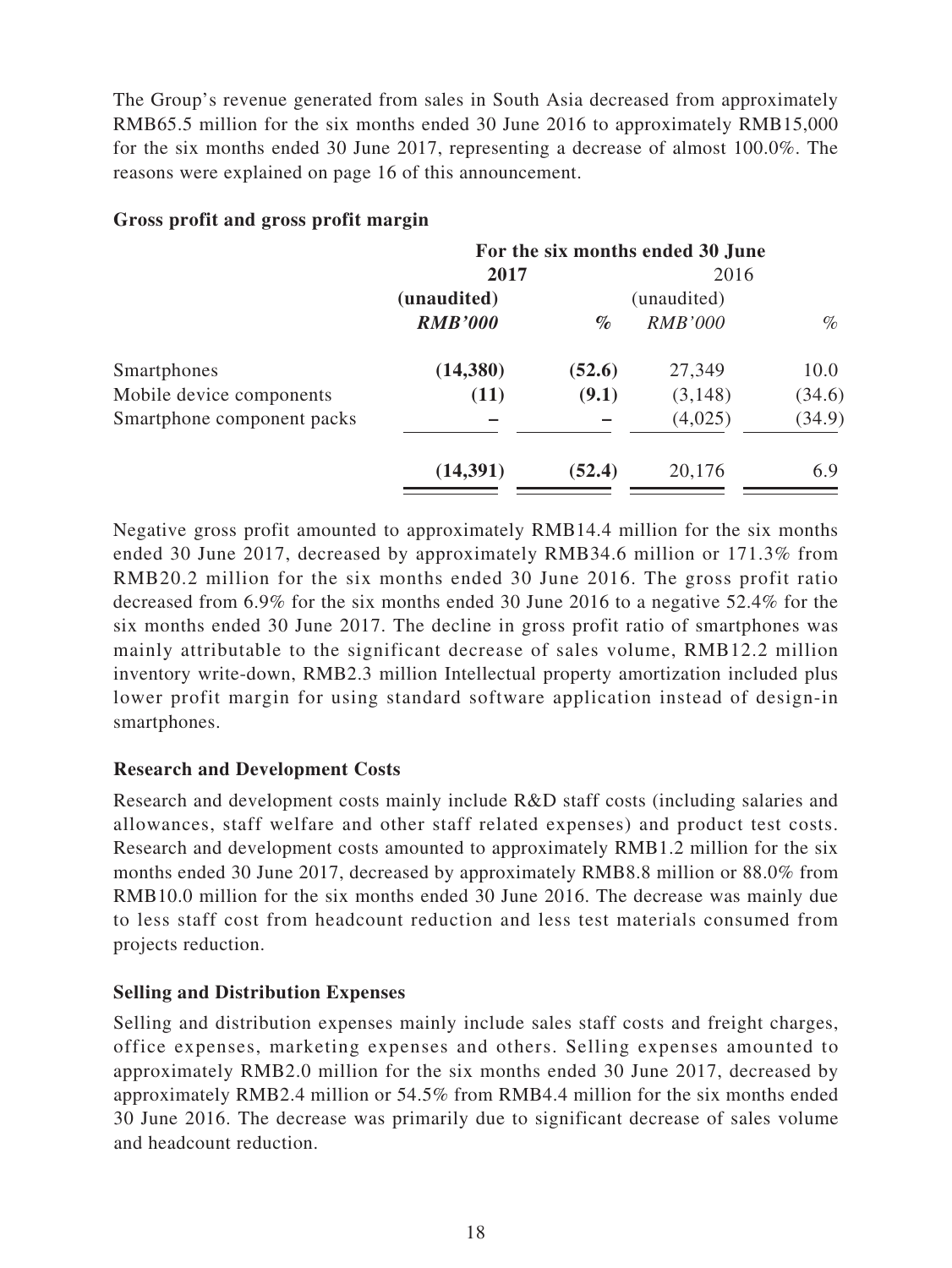# **Administrative Expenses**

Administrative expenses mainly include staff costs for administrative employees and general office expenses. Administrative expenses amounted to approximately RMB8.9 million for the six months ended 30 June 2017, increased by approximately RMB3.2 million or 56.1% from RMB5.7 million for the six months ended 30 June 2016. The increase was primarily due to RMB1.1 million restricted share unit expense included and RMB0.9 million professional fee incurred for merger of a target company.

# **Other Income**

Other income mainly represented an interest income of the pledged bank deposits and bank deposits amounting to RMB3.7 million and finance and support services income amounting to RMB0.3 million for the six months ended 30 June 2017.

# **Taxation**

No provision for Hong Kong Profits Tax and Enterprise Income Tax was made as the Group did not have assessable profits during the six months ended 30 June 2017.

# **Liquidity and Source of Funding**

As at 30 June 2017, the Group's total cash and bank balances increased by RMB100.4 million from RMB16.3 million as at 31 December 2016 to RMB116.7 million. The variance of cash and bank balances for the period was due to investing activities, net cash used in operating activities and financing activities.

As at 30 June 2017, the current ratio (calculated based on the total current assets as of the respective dates divided by the total current liabilities as of the respective dates) of the Group was 4.0 as compared with 2.5 as at 31 December 2016.

# **Foreign Exchange Exposure**

The Group undertakes certain operating transactions in foreign currencies and the bank balances of the proceeds from the global offering denominated in foreign currencies, which expose the Group to foreign currency risk. The Group does not use any derivative contracts to hedge against its exposure to currency risk. The management manages its currency risk by closely monitoring the movement of the foreign currency rates and considering hedging significant foreign currency exposure should the need arise.

# **Material acquisitions and disposals**

For the six months ended 30 June 2017, the Group had no material acquisitions or disposals.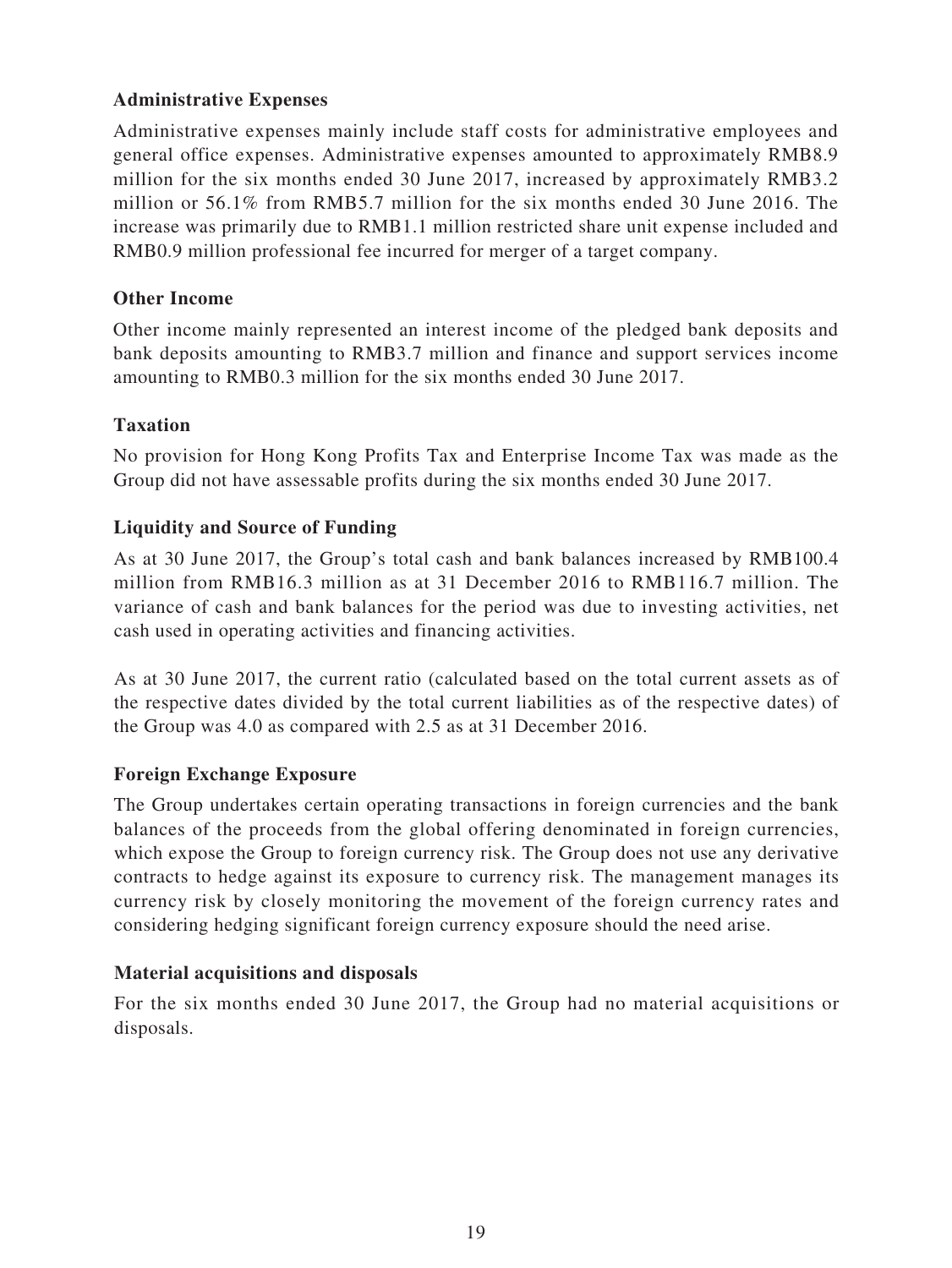### **Intangible Assets**

The software technology is for the ROM business which is amortized over 10 years. During the period ended 30 June 2017, the directors determine that there are no impairments of the software because its recoverable amount of the cash generation of the ROM business is higher than the carrying amount.

### **Trade and other Receivables**

Trade and other receivables mainly included the trade receivables, advance to a major customer and prepayments to suppliers. As at 30 June 2017, the carrying amount of trade and other receivables are approximately RMB152.4 million which is net of allowance of trade receivables, representing a decrease of approximately RMB223.8 million.

In assessing the recoverability of trade receivables and determining the allowance for doubtful debts, the management considers the credit history including default or delay in payments, subsequent settlements and aging analysis of the trade receivables, on the basis of management estimation, the allowance of trade receivables is approximately RMB14.9 million as at 30 June 2017. The amount of trade receivables over 60 days are approximately RMB88.1 million, which are past due but not provided for impairment loss.

# **Inventories**

As at 30 June 2017, the Group's total inventories decreased by RMB12.1 million from RMB27.4 million (net of allowance RMB14.3 million) as at 31 December 2016 to RMB15.3 million (net of allowance RMB26.5 million). In determining the write down of inventories, the management considered the subsequent lower profit margin, the standards of smartphones and aging of inventories.

### **Contingent Liabilities and Commitments**

The Group had no significant contingent liabilities or capital expenditure contracted for but not provided as at 30 June 2017.

### **Continuing Connected Transactions**

Pursuant to an equipment lease agreement made between Benywave Technology and Benywave Wireless, Benywave Technology has let certain equipment and facilities to Benywave Wireless for handset testing purpose. For the six months ended 30 June 2017, the equipment rental expenses incurred by Benywave Wireless amounted to RMB33,000.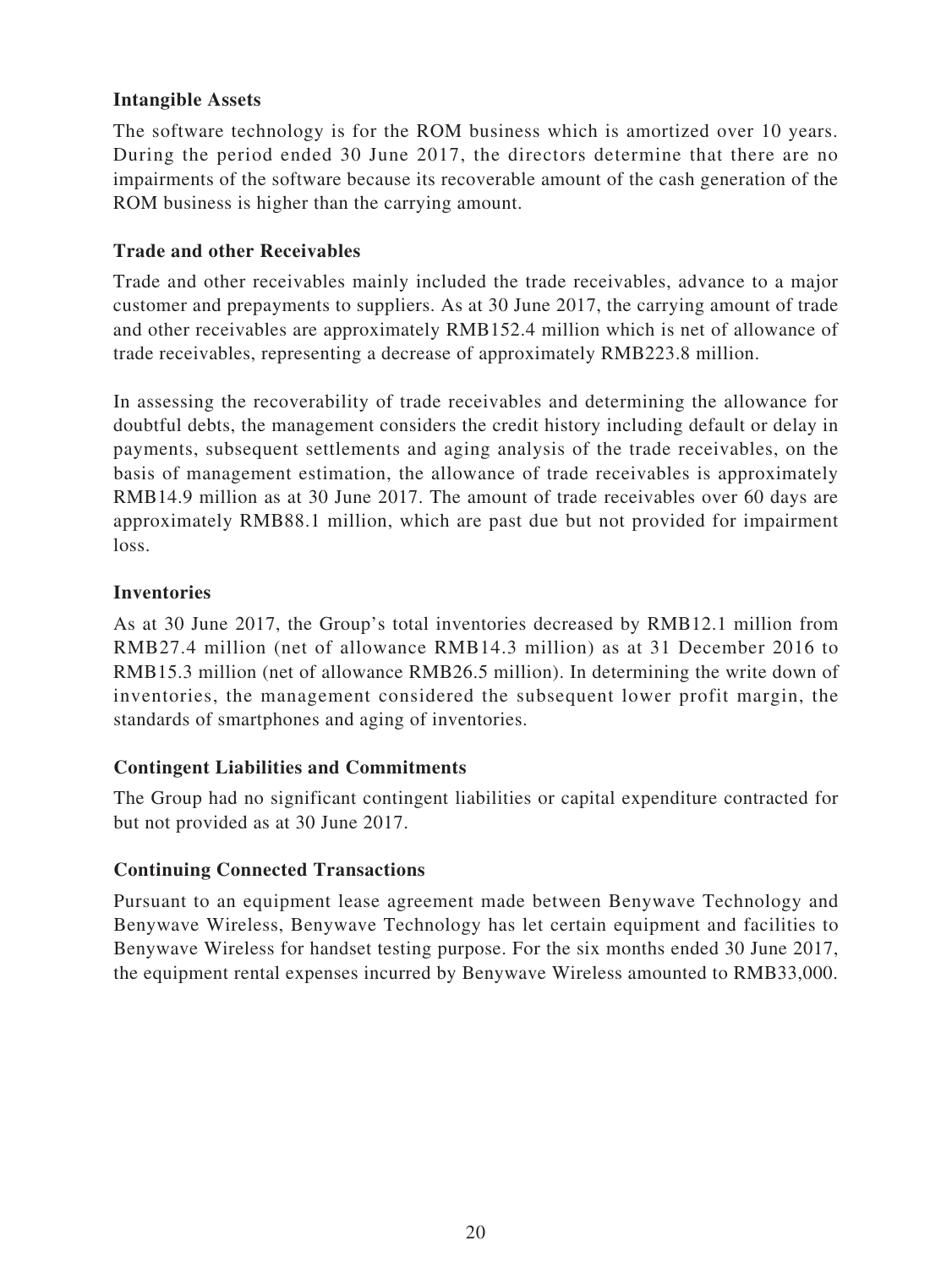Pursuant to a lease agreement made between Tianyu and Benywave Wireless, Tianyu has let the premises situated at Zone A, 4th Floor, No. 55, Jiachuang Second Road, Zhongguancun Science Park, OPTO-Merchatronics Industrial Park, Tongzhou District, Beijing, China to Benywave Wireless for carrying on its business. For the six months ended 30 June 2017, the rental expenses incurred by Benywave Wireless amounted to RMB367,000.

### **Related Party Transactions**

Pursuant to a service agreement made between Henan Ketai and Benywave Wireless, Henan Ketai provided export tax declaration and refund service to Benywave Wireless for the oversea sales. For the six months ended 30 June 2017, the service expenses incurred were RMB181,000.

Pursuant to a service agreement made between Henan Ketai and Vital mobile (HK) limited("Vital HK"), Vital HK provides supply chain services for Henan Ketai. For the six months ended 30 June 2017, the service income incurred were RMB342,000.

# **Dividend**

During the current interim period, a final dividend of HK2 cents per share in respect of the year ended 31 December 2016 was declared to those shareholders whose names appear on the register of members of the Company at the close of business on Monday, 5 June 2017. The aggregate amount of the final dividend declared in the interim period amounted to HKD17,000,000 which approximated to RMB14,754,000. The final dividends of the year ended 31 December 2016 were paid in July 2017.

The directors have determined that no dividend will be paid in respect of the interim period.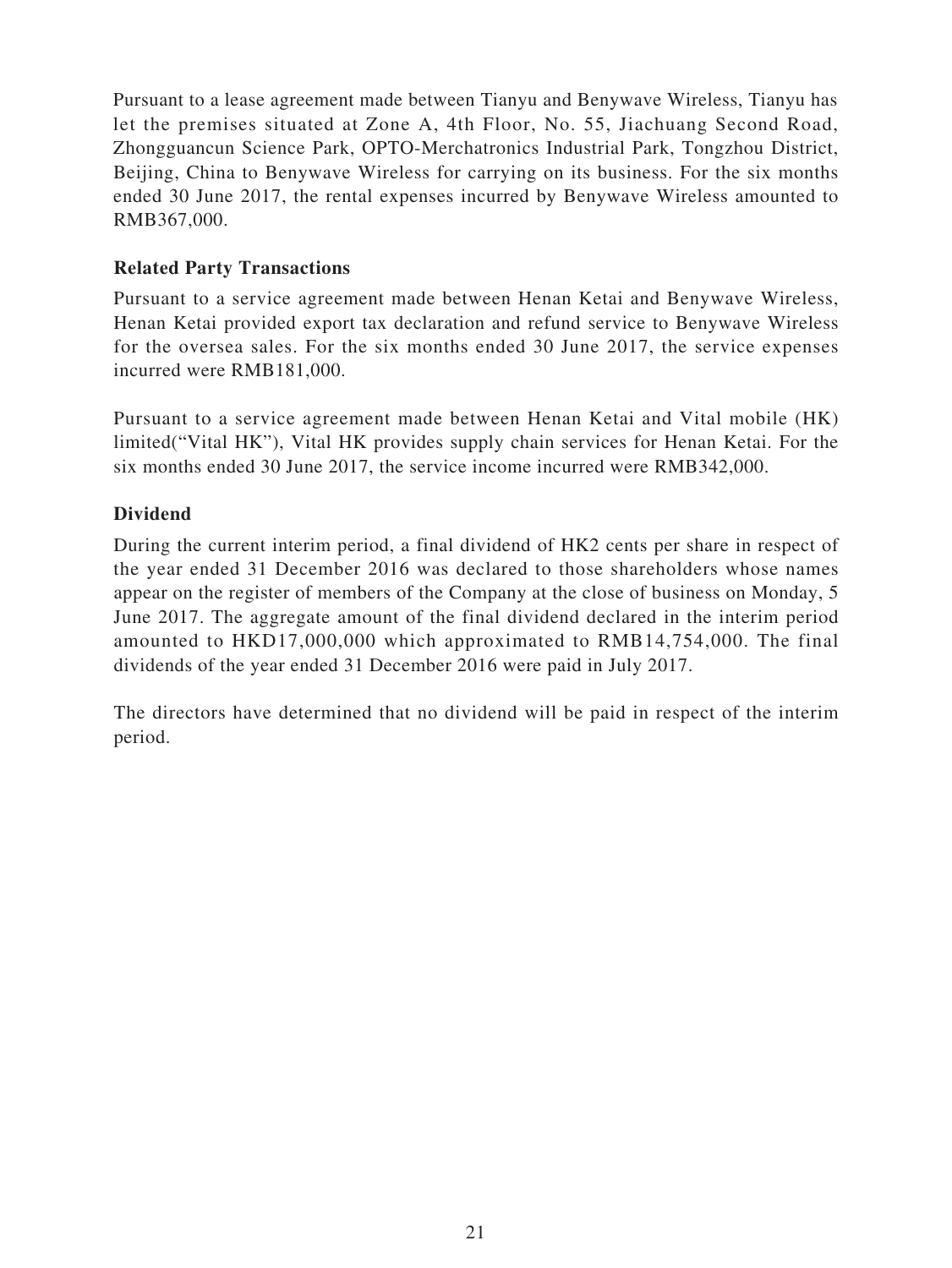# **USE OF PROCEEDS**

The shares of the Company were successfully listed on the main board of The Stock Exchange of Hong Kong Limited (the "Stock Exchange") on 26 June 2015. The net proceeds received from the initial public offering ("IPO"), after deducting underwriting fees and other expenses in relation to the IPO, were approximately HKD484 million (equivalent to approximately RMB382 million). Such net proceeds were deposited at the Group's bank accounts. As at 30 June 2017, the net proceeds were used as follows:

| Use:                                                                                                                                                                                  | % of the total<br>amount of<br>the proceeds | Approximate<br>amounts of<br>the net proceeds<br>in HKD million<br>(RMB equivalent) | Approximate<br>amounts<br>utilized<br>in HKD million<br>(RMB equivalent) | Approximate<br>remaining<br>amounts<br>in HKD million<br>(RMB equivalent) |
|---------------------------------------------------------------------------------------------------------------------------------------------------------------------------------------|---------------------------------------------|-------------------------------------------------------------------------------------|--------------------------------------------------------------------------|---------------------------------------------------------------------------|
| Purchasing raw materials to expand our raw material<br>sourcing capacity                                                                                                              | 45.5                                        | 220 (174)                                                                           | 220 (174)                                                                | 0(0)                                                                      |
| Setting up overseas representative offices and/or<br>establishing partnership with top local branded<br>mobile handset suppliers or telecommunication<br>operators in our key markets | 27                                          | 131(103)                                                                            | 2.5(2)                                                                   | 128.5(101)                                                                |
| Expanding our research and development capabilities                                                                                                                                   | 12.5                                        | 61(48)                                                                              | 61(48)                                                                   | 0(0)                                                                      |
| Setting up a new quality testing laboratory, employing<br>additional quality testing personnel and purchasing<br>additional quality testing equipment                                 | 5                                           | 24(19)                                                                              | 0(0)                                                                     | 24(19)                                                                    |
| General working capital                                                                                                                                                               | $10\,$                                      | 48 (38)                                                                             | 48 (38)                                                                  | 0(0)                                                                      |
| Total                                                                                                                                                                                 | 100                                         | 484 (382)                                                                           | 331.5 (262)                                                              | 152.5 (120)                                                               |

### **HUMAN RESOURCES**

As at 30 June 2017, the Group employed approximately 29 employees (30 June 2016: 71 employees) in Hong Kong and mainland China. The Group remunerated the employees based on their performance, experience and prevailing market practices.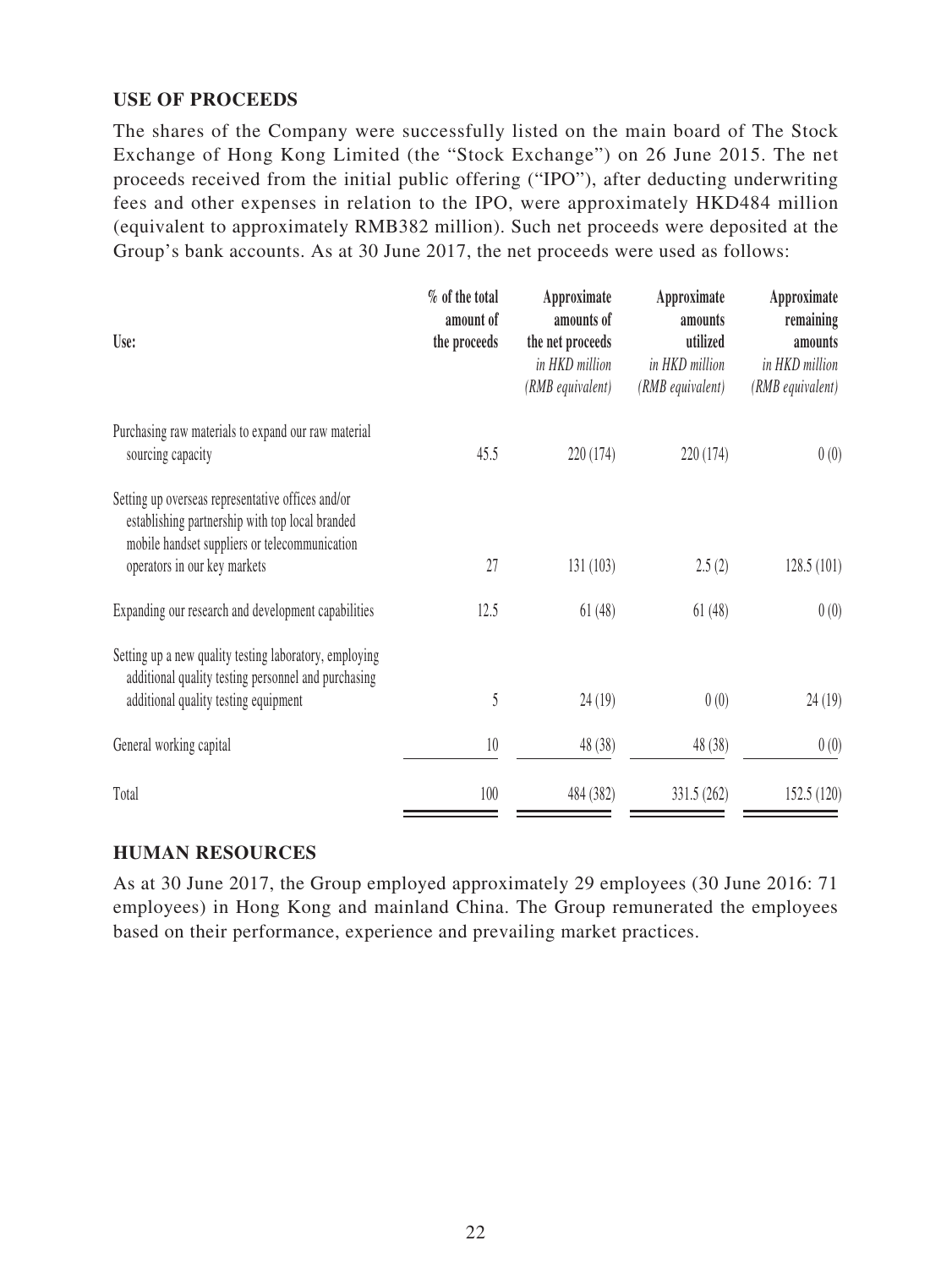### **SHARE OPTION SCHEME**

The Company's share option scheme was adopted on 9 June 2015 as an incentive to the Group's employees and business associates (the "Scheme"). Subject to the provisions for early termination of the Scheme, the Scheme shall be valid for a period of ten years from that date. Details of the Scheme are set out in the section headed "Statutory and General Information – E. Share Option Scheme" in Appendix IV to the prospectus of the Company dated 6 June 2015.

As at the date of this announcement, no option had been granted by the Company.

### **RESTRICTED SHARE UNIT SCHEME**

The Company adopted Restricted Share Unit ("RSU") Scheme (the "RSU Scheme") on 9 June 2015. Details of the RSU Scheme are set out in the section headed "Statutory and General Information – D. RSU Scheme" in Appendix IV to the prospectus of the Company dated 16 June 2015.

### *Grant of restricted share units*

Pursuant to the announcement dated 2 November 2016, the Company has granted 32,300,000 RSUs to the grantees (the "Grantees"), subject to the acceptance of the Grantees. Details of the RSUs granted to the Grantees are as follows:

| Date of grant   | <b>Vesting date</b> | Number of<br><b>RSUs granted</b> | Number of<br>underlying<br><b>Shares involved</b> |
|-----------------|---------------------|----------------------------------|---------------------------------------------------|
| 2 November 2016 | 2 November 2016     | 10,766,655                       | 10,766,655                                        |
| 2 November 2016 | 2 November 2017     | 10,766,655                       | 10,766,655                                        |
| 2 November 2016 | 2 November 2018     | 10,766,690                       | 10,766,690                                        |
| <b>Total</b>    |                     | 32,300,000                       | 32,300,000                                        |

An award of RSUs under the RSU Scheme gives the respective Grantees a conditional right when the granted RSUs vests to obtain either ordinary shares of HKD0.10 each in the Company (the "Shares") or an equivalent value in cash with reference to the value of the Shares on or about the date of vesting, as determined by the Board in its sole discretion.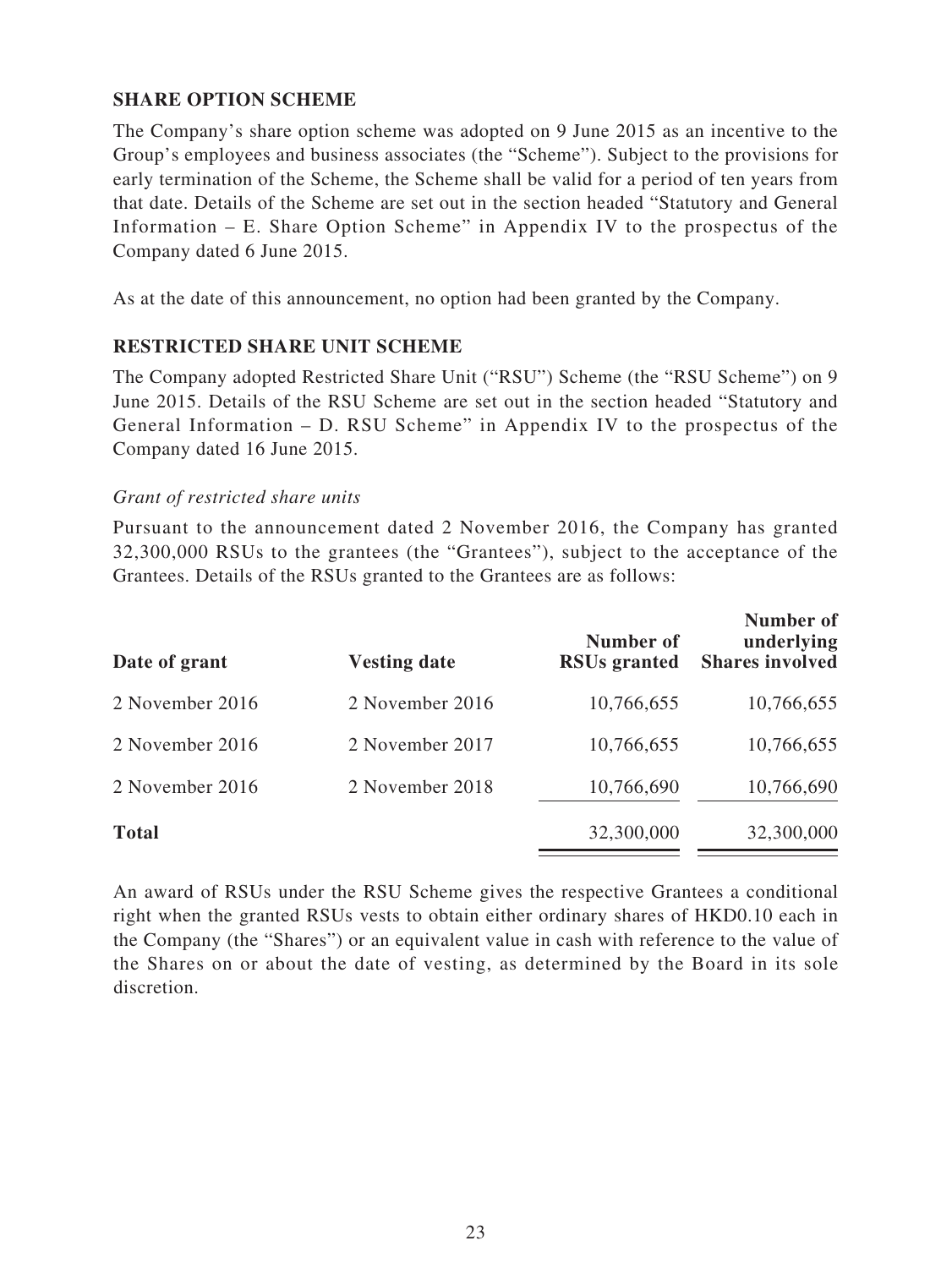# *Connected grantees*

An aggregate of 32,300,000 RSUs were granted to the Grantees, of which 8,050,000 RSUs in aggregate were granted to five Directors (the "Connected Grantees") who are the connected persons of the Company pursuant to Chapter 14A of the Rules Governing the Listing of Securities on the Stock Exchange ("Listing Rules"), and 24,250,000 RSUs were granted to the remaining Grantees who are not Directors, chief executive, or substantial shareholder of the Company or its subsidiaries, nor an associate (as defined in the Listing Rules) of any of them. To the best of the Directors' knowledge, information and belief, having made all reasonable enquiries, the remaining Grantees are third parties independent of the Company and its connected persons. Details of the RSUs granted to the Connected Grantees are as follows:

| <b>Name of Connected Grantees</b> | <b>Position</b>                                   | Number of<br><b>RSUs granted</b> |
|-----------------------------------|---------------------------------------------------|----------------------------------|
| Mr. Rong Shengli                  | Chief executive officer and<br>executive Director | 3,720,000                        |
| Mr. Tang Shun Lam                 | <b>Executive Director</b>                         | 3,400,000                        |
| Mr. Lam Yiu Kin                   | Independent non-executive Director                | 310,000                          |
| Mr. Hon Kwok Ping Lawrence        | Independent non-executive Director                | 310,000                          |
| Mr. Tsang Yat Kiang               | Independent non-executive Director                | 310,000                          |

In accordance with the RSU Scheme, the grants of the RSUs to the above Directors have been approved by all the independent non-executive Directors (excluding the independent non-executive Director who is the proposed grantee of such RSUs).

Each of the Connected Grantees has declared his interest in the grants of the RSUs to himself and abstained from voting on the relevant board resolutions in relation thereto.

Under the RSU Scheme, the maximum number of Shares underlying RSUs permitted to be granted shall not exceed 32,300,000 Shares (excluding Shares underlying RSUs that have lapsed or been cancelled in accordance with the RSU Scheme) (the "RSU Limit"). Consequently, RSUs have been granted up to the full RSU Limit.

### *Reasons for and benefits of the grant of restricted share units*

The purposes of RSU Scheme are (i) to recognize the contributions of the RSU grantees to the Company and its subsidiaries or its business; (ii) to give incentives to the RSU grantees in order to retain them for the continual operation and development of the Group; and (iii) to attract suitable personnel for the development of the Group. An aggregate of 32,300,000 RSUs were granted to the Grantees since the Grantees have made valuable contributions to the Group which should be recognized and (where applicable) should be provided with incentives for their continuing contribution to the Group.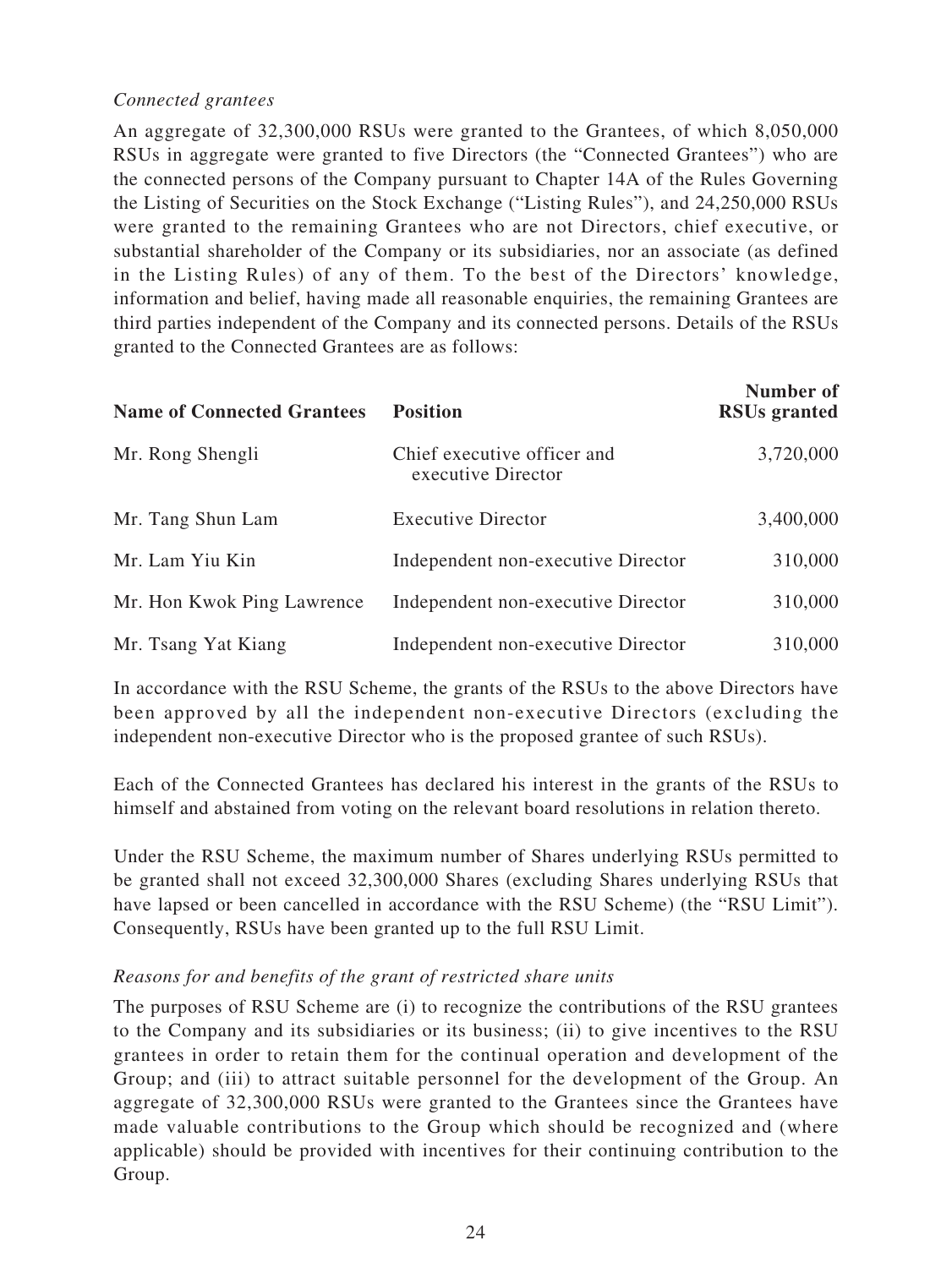In respect of the grant of RSUs to the Grantees (including Connected Grantees), the independent non-executive Directors, having considered the aforesaid reasons, are of the view that the grant of RSUs to the Grantees (including Connected Grantees) are transactions entered into on normal commercial terms, which are fair and reasonable and in the interests of the Company and the shareholders of the Company as a whole.

The Group recognised the share base payment expense of RMB1,578,000 for the period ended 30 June 2017 (six months ended 30 June 2016: nil) in relation to the RSU Scheme granted by the Company.

# **COMPLIANCE WITH THE CORPORATE GOVERNANCE CODE**

The Board acknowledges the importance of the highest standards of corporate governance as the Board believes that effective corporate governance practices are fundamental to enhance the shareholders' value and safeguard the interests of the shareholders. Accordingly, the Company has adopted sound corporate governance principles that emphasis an effective internal control and accountability to all shareholders.

The Board is responsible for performing the corporate governance functions with the applicable code provisions of the Corporate Governance Code as set out in Appendix 14 to the Listing Rules (the "CG Code"). As at 30 June 2017, the Board reviewed the Company's corporate governance policies and practices, training and continuous professional development of directors and senior management, the Company's policies and practices on compliance with legal and regulatory requirements, the compliance of the Company's code of conduct, and the Company's compliance with the Code Provision and disclosure in this Interim Report.

Save as the deviation from the code provision E.1.2 of the CG Code, the Company has complied with the CG Code as at 30 June 2017.

Code provision E.1.2 of the CG Code stipulates that the chairman of the board of directors should attend annual general meetings. Ms. Rong Xiuli, the chairperson of the Board ("Chairperson"), did not attend the annual general meeting held on 25 May 2017, as she had another engagement in Beijing that was important to the Company's business. Nevertheless, the chairperson appointed Mr. Rong Shengli, a Chief Executive Officer and executive Director, who is well versed in all business activities and operations of the Group, as her delegate to attend and chair at such general meeting on behalf of Ms. Rong Xiuli and to respond to shareholders' questions.

# **MODEL CODE FOR DIRECTORS' SECURITIES TRANSACTIONS**

The Company has adopted the Model Code for Securities Transactions by Directors of Listed Issuers as set out in Appendix 10 to the Listing Rules (the "Model Code") as its own code of conduct regarding directors' securities transactions. Having made specific enquiry of all Directors, all Directors confirmed that they had complied with the required standard set out in the Model Code throughout the six months ended 30 June 2017.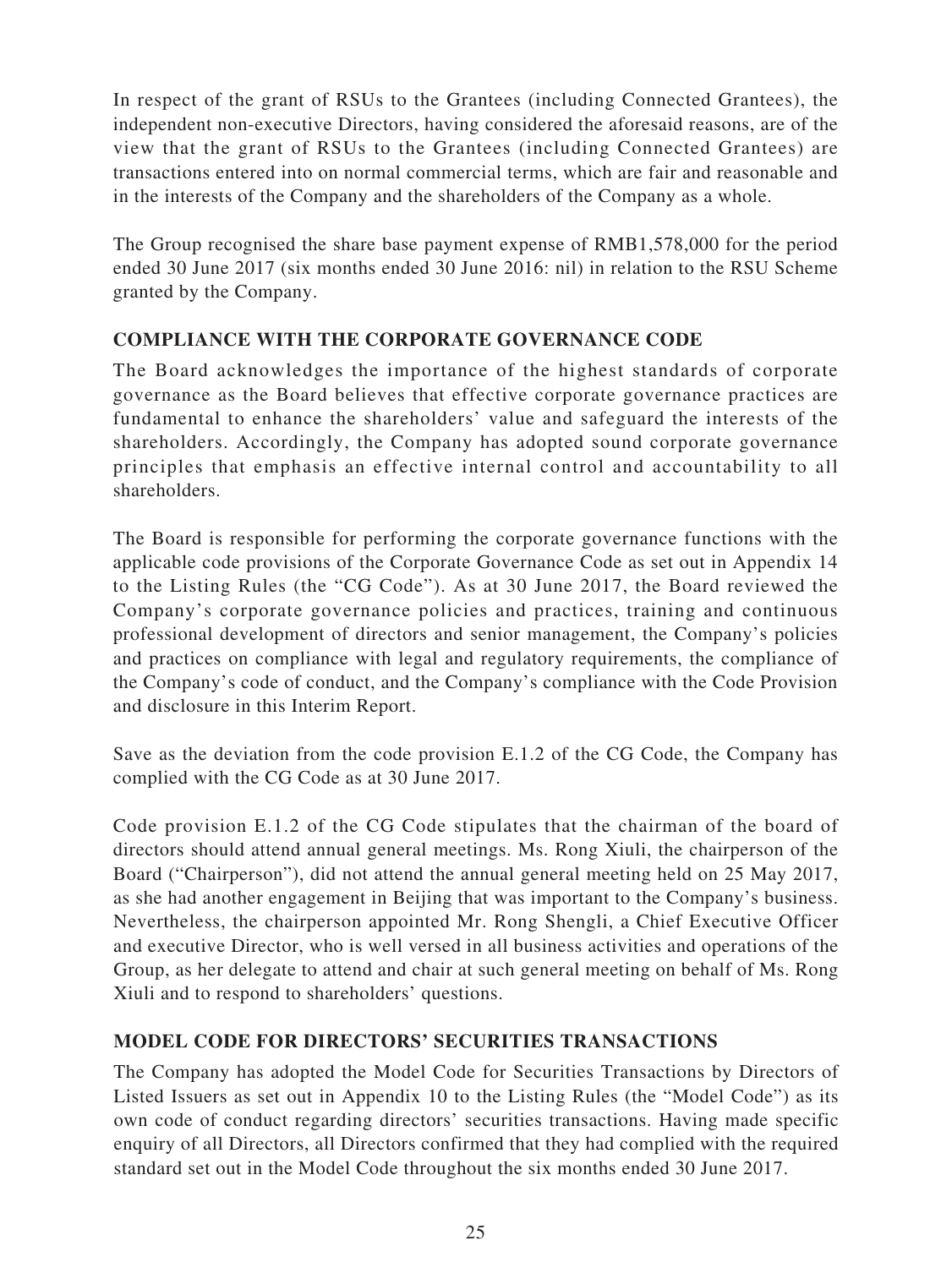# **CHANGE OF DIRECTORS' INFORMATION**

The change of Director's information as required to be disclosed pursuant to Rule 13.51B of the Listing Rules are set out below:

- 1. Mr. Lam Yiu Kin, retired as an independent non-executive director of Mason Group Holdings Limited (HK stock code: 273) with effect from 24 May 2017; and
- 2. Mr. Lam Yiu Kin has been appointed as an independent non-executive director of CITIC Telecom International Holdings Limited (HK stock code: 1883) with effect from 1 June 2017.

# **PURCHASE, SALE OR REDEMPTION OF THE COMPANY'S LISTED SECURITIES**

Neither the Company nor any of its subsidiaries purchased, sold or redeemed any of the Company's listed securities during the six months ended 30 June 2017.

# **SIGNIFICANT INVESTMENTS AND ACQUISITIONS**

Reference is made to the announcement of the Company dated 15 June 2017 with regard to a major and connected transaction in relation to the acquisition of 70% equity interest in the Henan Ketai. An extraordinary general meeting will be convened and held for the independent shareholders to consider and, if thought fit, approve the acquisition.

Apart from the above acquisition, the Group did not have any significant investments and acquisitions during the six months ended 30 June 2017.

# **AUDIT COMMITTEE**

The Audit Committee was established in accordance with Rule 3.21 of the Listing Rules with its primary duties of reviewing and providing supervision over the Group's financial reporting process and internal controls. The Audit Committee comprises three independent non-executive Directors, namely Mr. Lam Yiu Kin (Chairman), Mr. Tsang Yat Kiang and Mr. Hon Kwok Ping, Lawrence.

The Audit Committee has reviewed the unaudited condensed consolidated financial results of the Group for the six months ended 30 June 2017 together with the management of the Group.